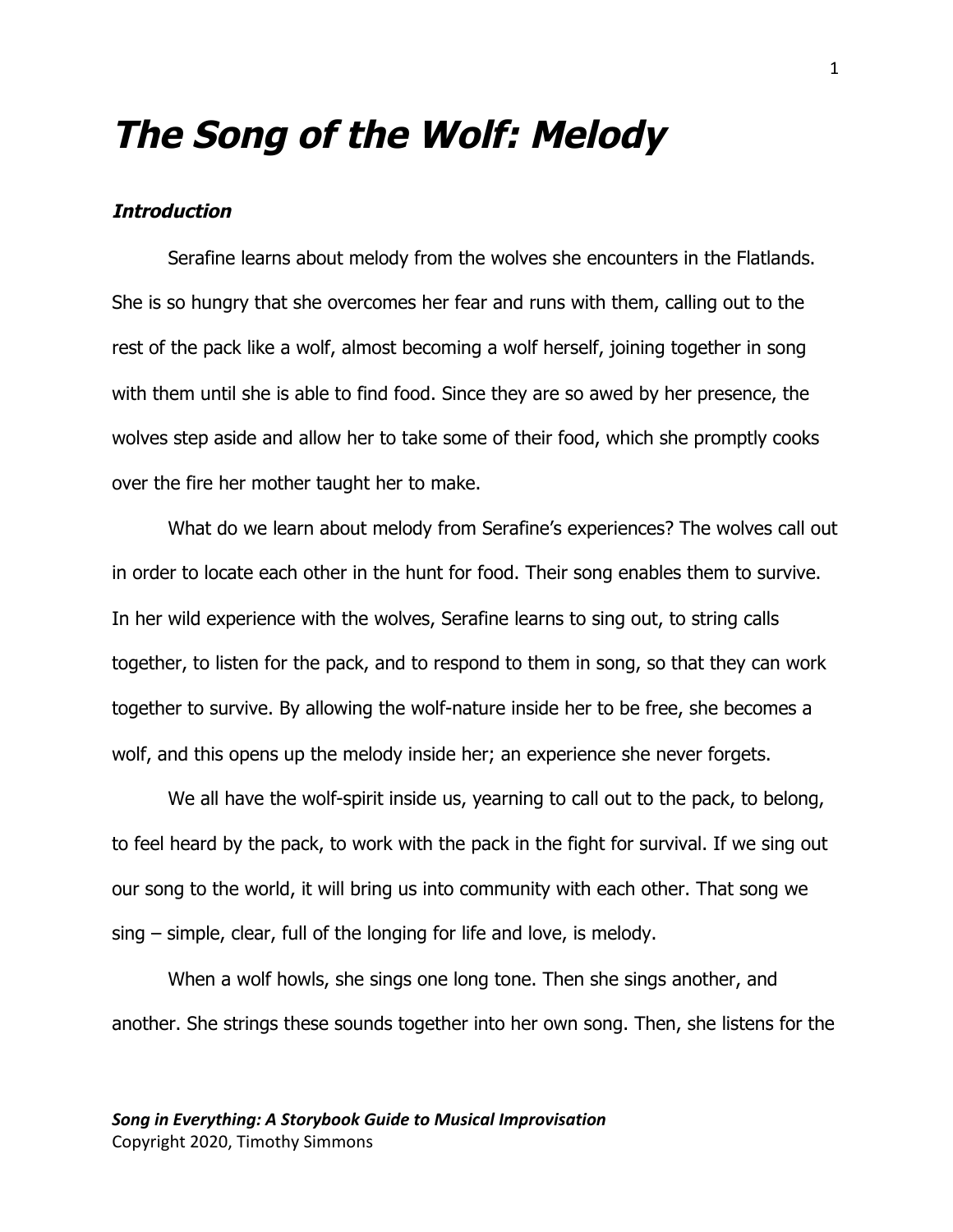response from the pack. They hear her call, and sing back to her, responding in kind to what they hear, and offering their own song to the mix.

When we create a melody, we do the same thing. Begin by singing or playing one sound. Try not to think about technique. Instead, focus on what you feel in the moment. Create a sound that captures that feeling. Sing or play a tone that speaks what you feel and how you feel it. Then sing or play another tone. Try stringing tones together until you feel like you've said something meaningful to you in that very moment, and that captures what you're feeling. Allow the sound to be the words. Forget language, return to the wolf inside you – sing out with all your heart.

Melody is defined simply as one authentic sound followed by one authentic sound, followed by one authentic sound, followed by one authentic sound …

When you feel like you've reached the end of your melody, repeat it, so others can hear it again, and in that repetition, in your commitment to your song, the rest of the pack will be able to respond in kind. Like Serafine learning to sing out, melody becomes the support that you can rely upon as you explore the world of music.

Just remember, it's not about how "good" you sound, or what others think about you. Always offer what you have to give. If you do so authentically and openly, others will always respond in kind, like the wolves who step aside and offering their food to Serafine. Sing your song  $-$  be the wolf!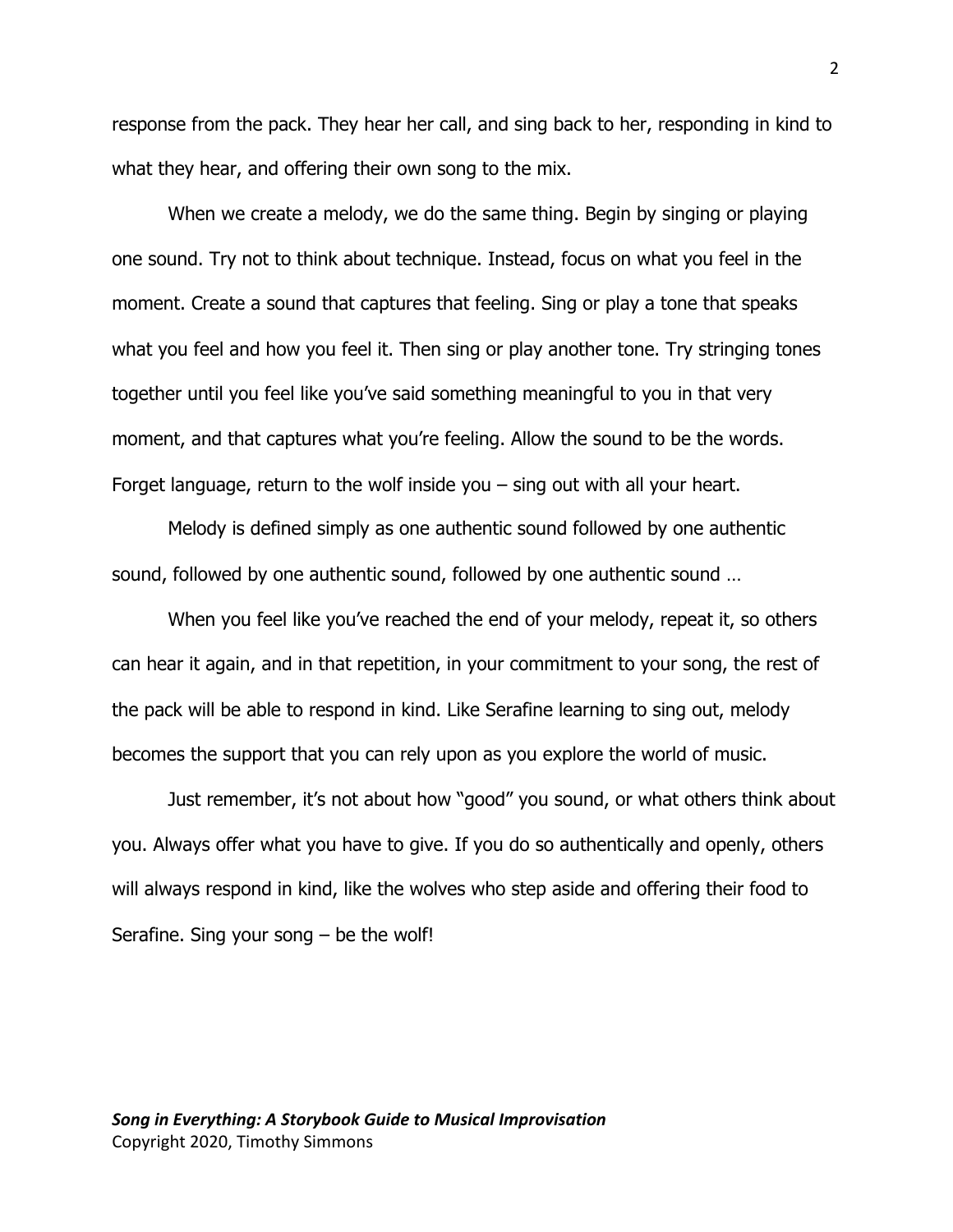## **Questions for Consideration**

Try answering these questions alone or with a group. Answer them once before going through the sequence of the unit, and then answer them again when you are done. Has anything changed after going through the exercises in the unit? Return to these questions again when you come back to this unit.

- 1. When you think of a wolf, what comes to mind? What emotions do wolves conjure in you? What images do you think of?
- 2. Take some time and listen to wolves howling. You can find lots of recordings of this on YouTube. As you listen, try to focus on one sole wolf. Hear how they sing, then pause, and then sing again. If you could understand what they were communicating, what do you think it would be?
- 3. What emotions or desires do you hear in the howl of the wolf?
- 4. Is there a part of you that is like the wolf? How? What do you feel makes you have the wolf inside you?
- 5. What about the wolf relates, in your mind, to the concept of melody?
- 6. When you listen to wolves howl, can you hear the individual melodies they sing? Can you hear the other elements of the environment playing with them – the wind or the streams?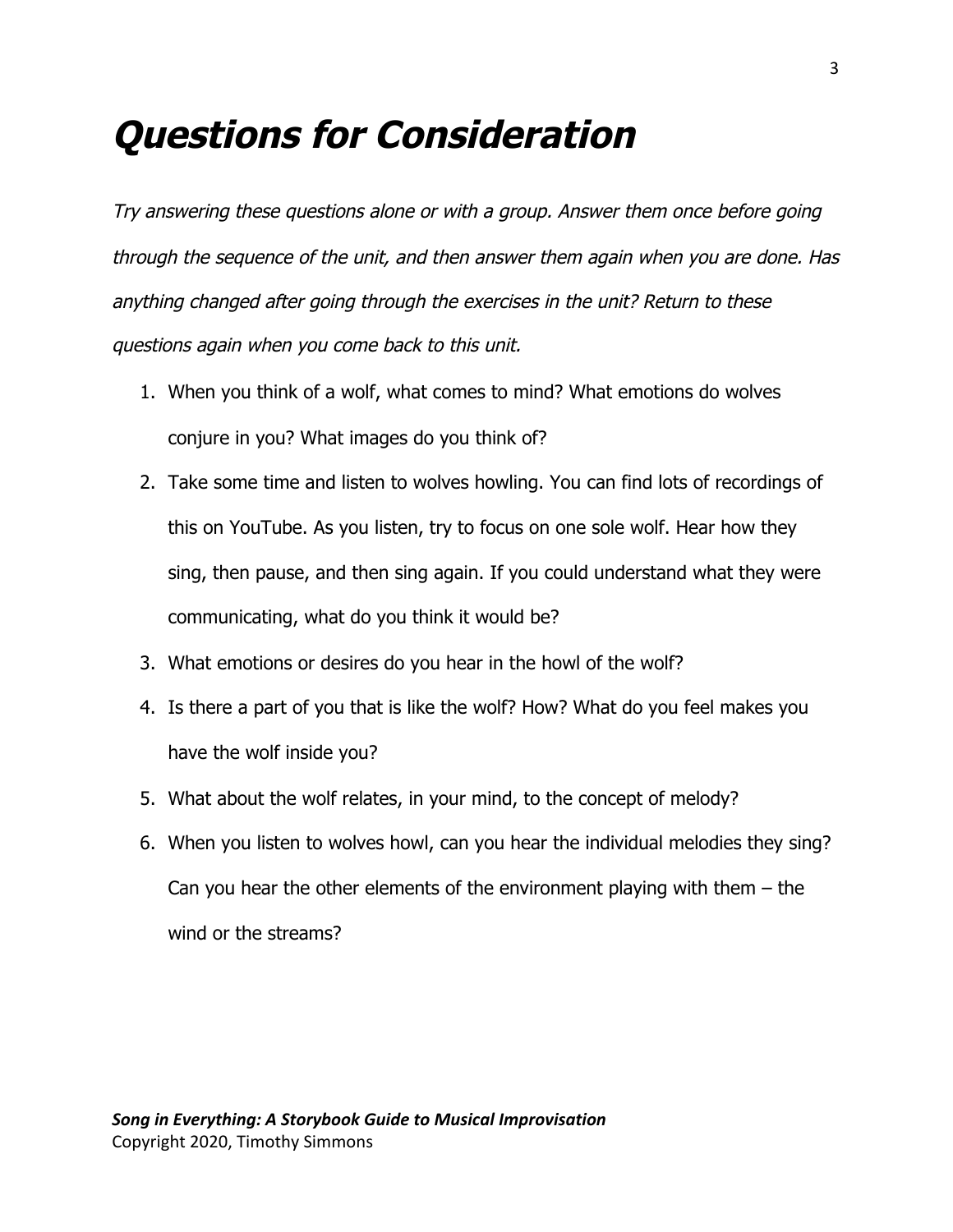# **One Authentic Sound**

All music begins with one authentic sound.

 If you can make one authentic sound, then you have begun to make music. And if you can make one sound, why not two, or three? And if you have made three sounds, why then you've begun to create a melody!

Use this exercise to get in touch with the melody inside you.

- 1. Begin with a breath. Breathe in, and then breathe out. Do this slowly four times. Become aware of the air moving through your body. This is where the sound comes from.
- 2. Now, breathe in again, and when you exhale, sigh audibly. Do this slowly four times.
- 3. Now, breathe in again, and sigh on your exhale, but as you sigh, allow the sound your making to settle at one pitch. Hold that pitch, whatever it is, until it fades naturally. Do this slowly four times.

This the beginning of melody.

 Find your own sound simply by breathing in and out slowly. As you sigh and create a sound, try to put your emotions into it. Create a few sounds and see if you can create a simple musical expression.

 You can also try this exercise with your instrument of choice. Begin by breathing, and then breathe into each sound you make. One pitch at a time, find your own melody. Don't rush it, allow each tone to be a world unto itself.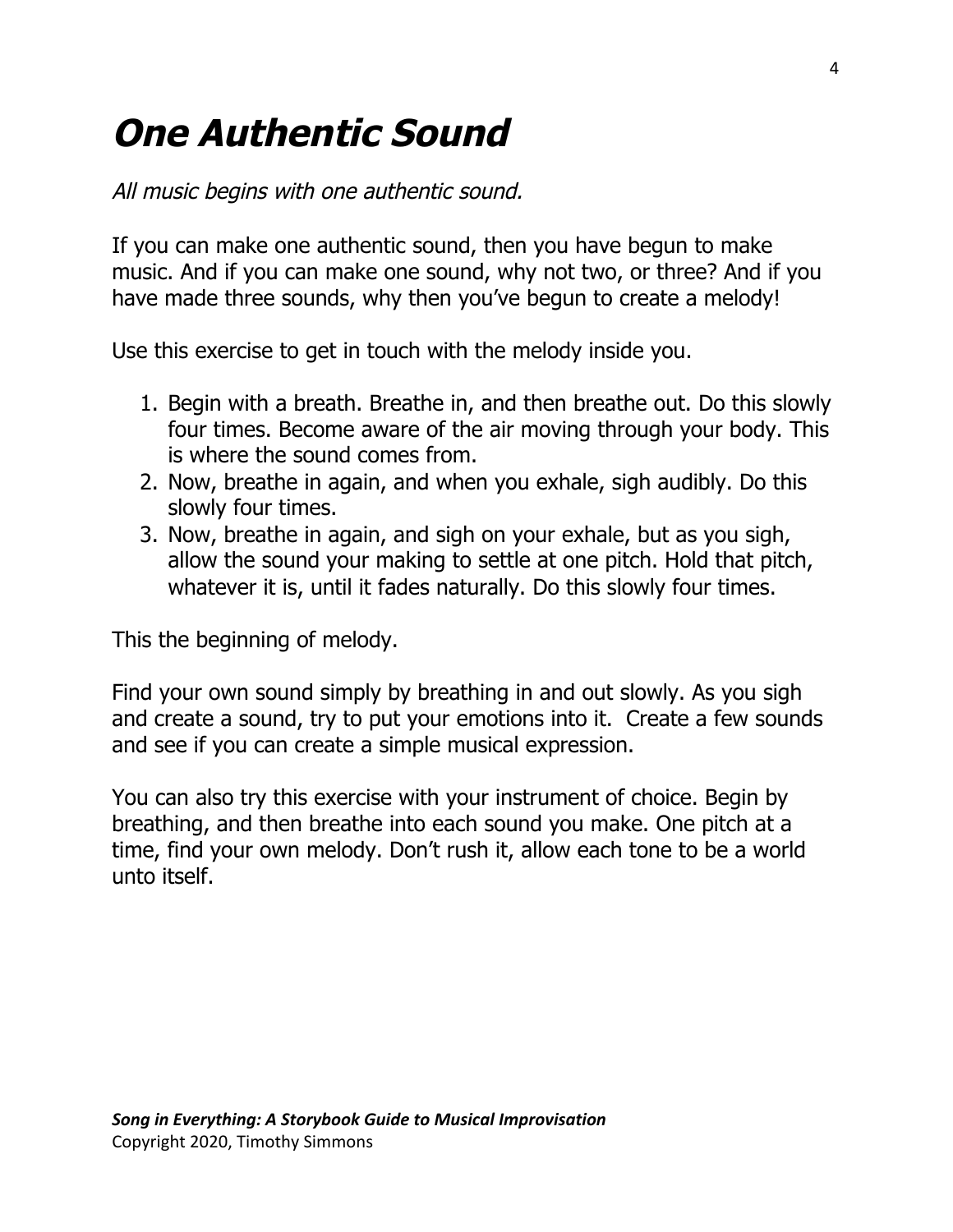## **The Charm Bracelet**

 A simple melody is made out of sounds strung together like charms on <sup>a</sup> bracelet.

Use this exercise to create a melody out of one authentic sound.

- 1. Repeat the steps used to create one authentic sound.
- 2. Once you have created four authentic sounds, string them together by repeating them slowly and rhythmically.
- 3. As you feel a pulse emerge in your melody, move your body in time with the pulse.
- 4. Invite a friend to sing along with you. They can imitate what you are singing or add their own thing.

 Once you string together a few authentic sounds of your own, and use them to create a simple, sung groove, you have created your very own melody.

 This exercise also works well with your instrument of choice. Remember to breathe into each sound you make. Don't rush it. Allow each melody to tell its own story.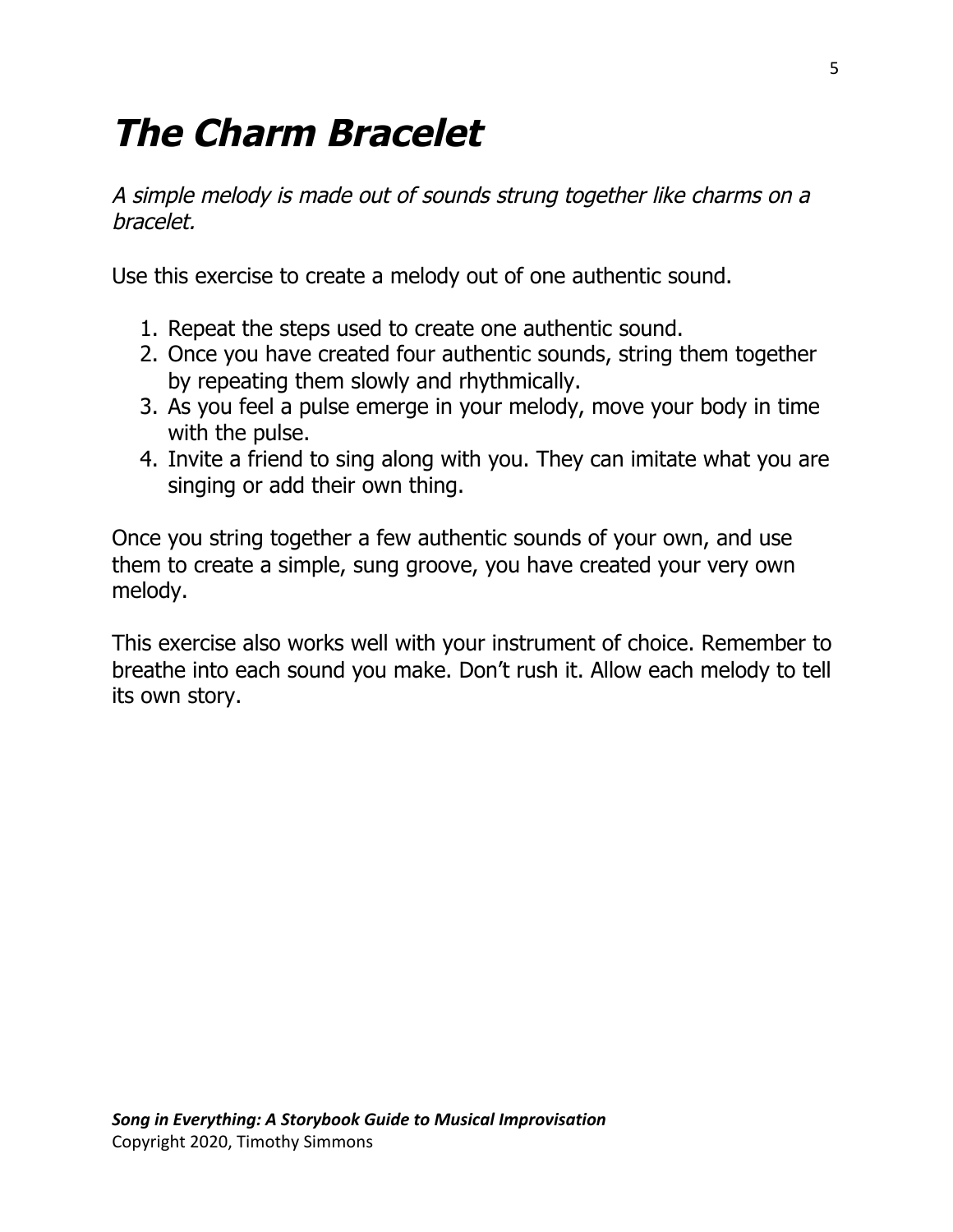# **The Callback**

 A variation on <sup>a</sup> simple call and response, the Callback is intended to stretch you out of your comfort zone while getting some wonderful positive reinforcement at the same time!

Use this exercise to practice creating and imitating simple melodies.

- 1. With a group of friends, create a simple pulse by stomping your feet, moving your bodies, or drumming on your thighs or chests.
- 2. One singer begins the game by singing a simple melody. Create your melody one tone at a time. Sing your simple melody in time with the pulse.
- 3. Once a melody is sung, the group calls the melody back to the original singer.
- 4. Each singer calls three melodies, and the group responds to each one.

 This is a nice way to introduce the individual melodies of everyone in the group. It gets us all singing together.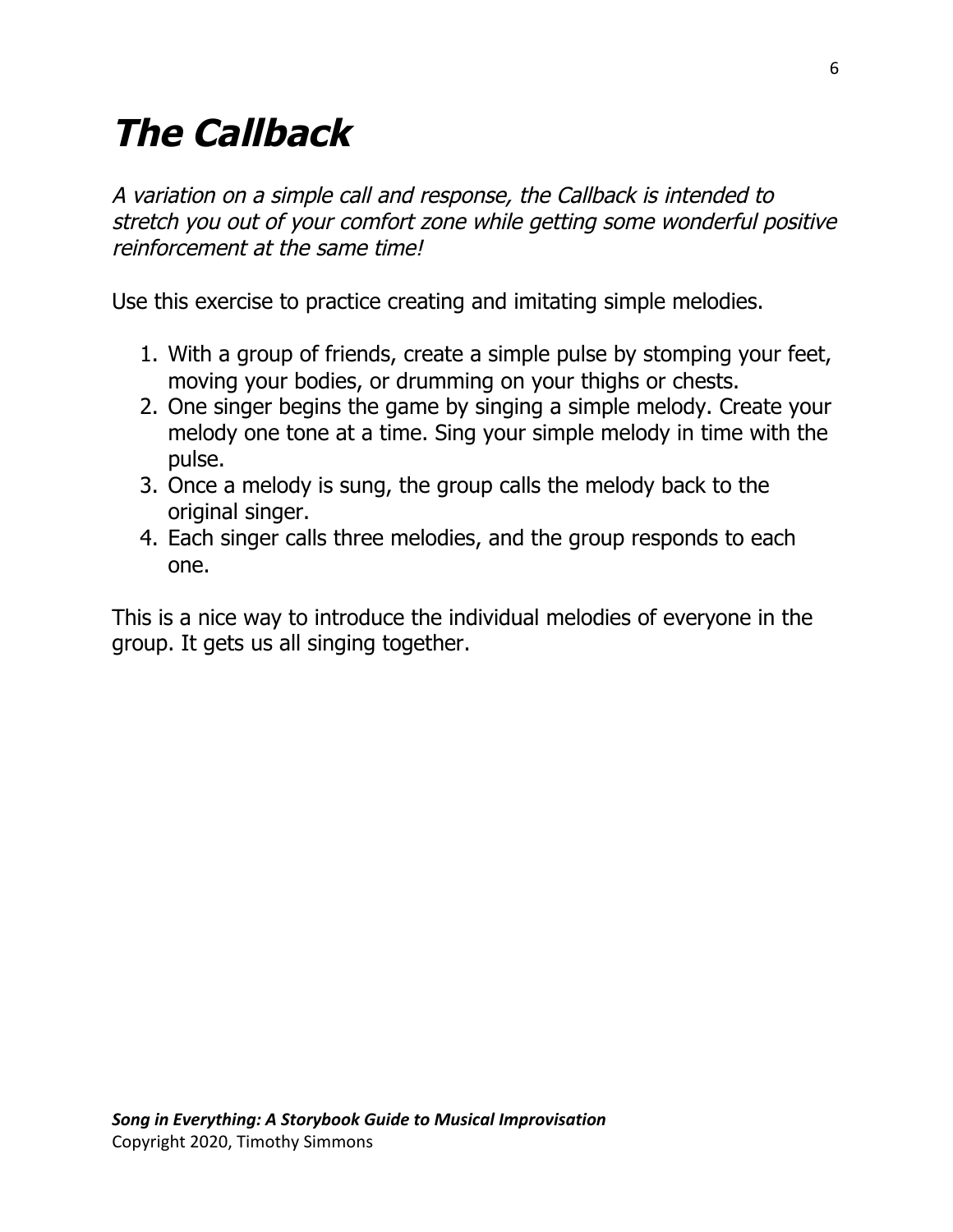# **Roving Duets**

 Music is language. Language is music. When we converse with each other through melody, we exercise our brain's capacity to process the rhythm and melody of language.

 Use this exercise to introduce yourself to the fundamentals of creating improvised music as part of a small group.

- 1. Sit or stand in a circle.
- 2. As a group, establish a simple pulse by stomping your feet, moving your bodies, or drumming on your thighs or chests.
- 3. Turning to a neighbor, one person begins the game by singing or playing a simple, repeated melody.
- 4. As always, create your melody one tone at a time. Remember to synchronize your simple melody with the pulse.
- 5. Once the first person has established a simple melody over the pulse, their neighbor can either imitate that melody, or add something new. Together, the two sing or play their new song together.
- 6. In time, the next person in the circle joins the duet by either imitating something they hear or adding something new.
- 7. Once that third person has joined the duet, the first person drops out, and the duet moves to these two participants.
- 8. In this way, the duet roves around the circle.

 This exercise provides everyone with practice at synchronizing with a beat, creating simple melodies, imitating other melodies, and adding new melodies to a piece of improvised music.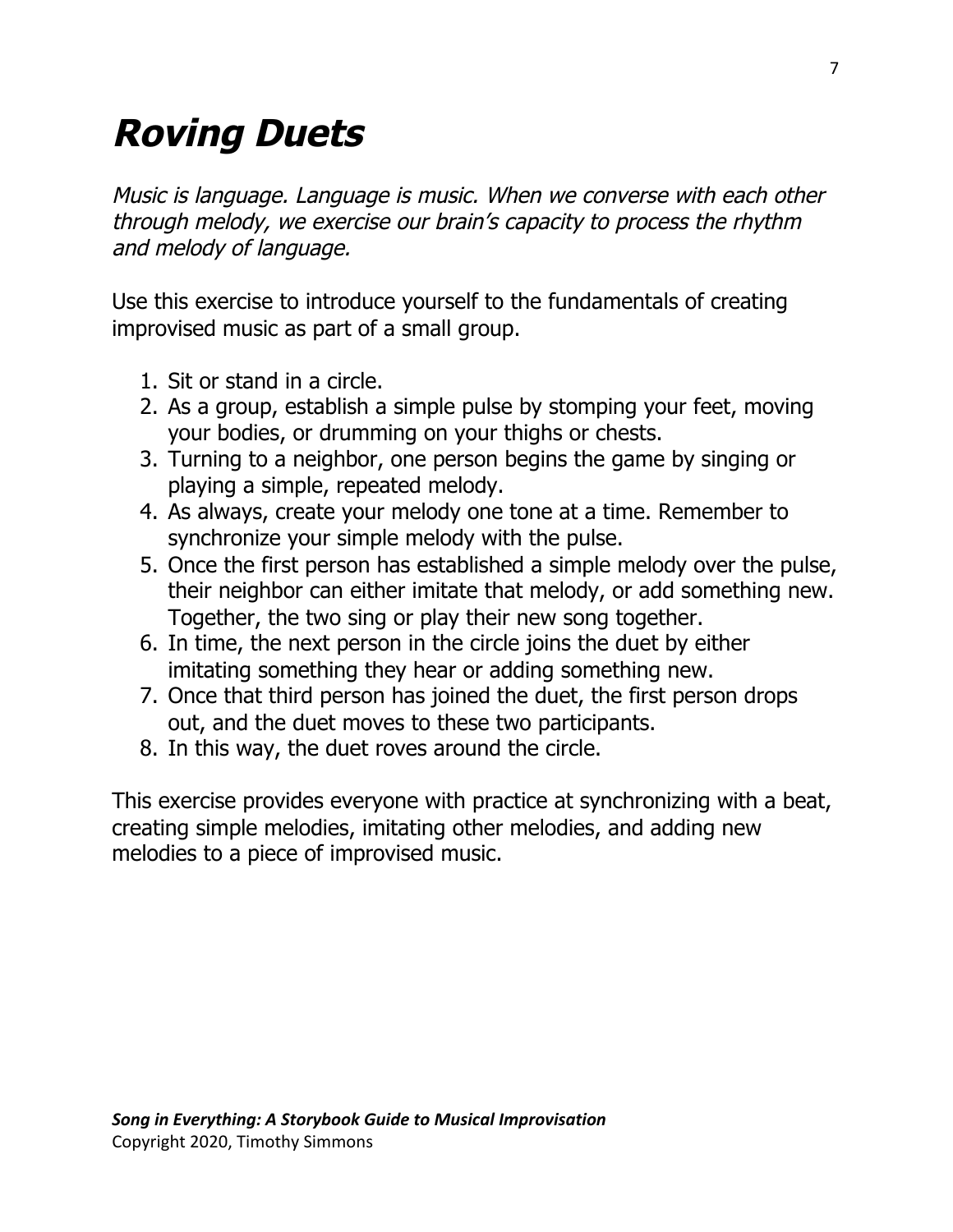# **The Infinity Loop**

 The most basic structure for extended group improvisation, this exercise challenges singers and players to take their simple melodies one step further.

Use this exercise to learn how to create extended improvised music.

- 1. Sit or stand in a circle with a group no smaller than two people, but no larger than four or five.
- 2. One person begins the game by creating a simple melody. Remember to create your melody one tone at a time. Make sure you establish a clear, simple-to-follow pulse.
- 3. Once the first person has established a simple groove and melody, they invite their neighbor to join them by either imitating what they hear or adding something new.
- 4. Once everyone has joined, the group works together to find a way to bring the song to a meaningful end.

 The Infinity Loop asks participants to play the role of both soloist and support.

 You can vary this exercise in countless ways. The most exciting variation happens when each member of the group takes a solo over the groove. A solo happens when you say something new, bold, or exciting. It can also happen when the group simply makes space for one individual to be heard.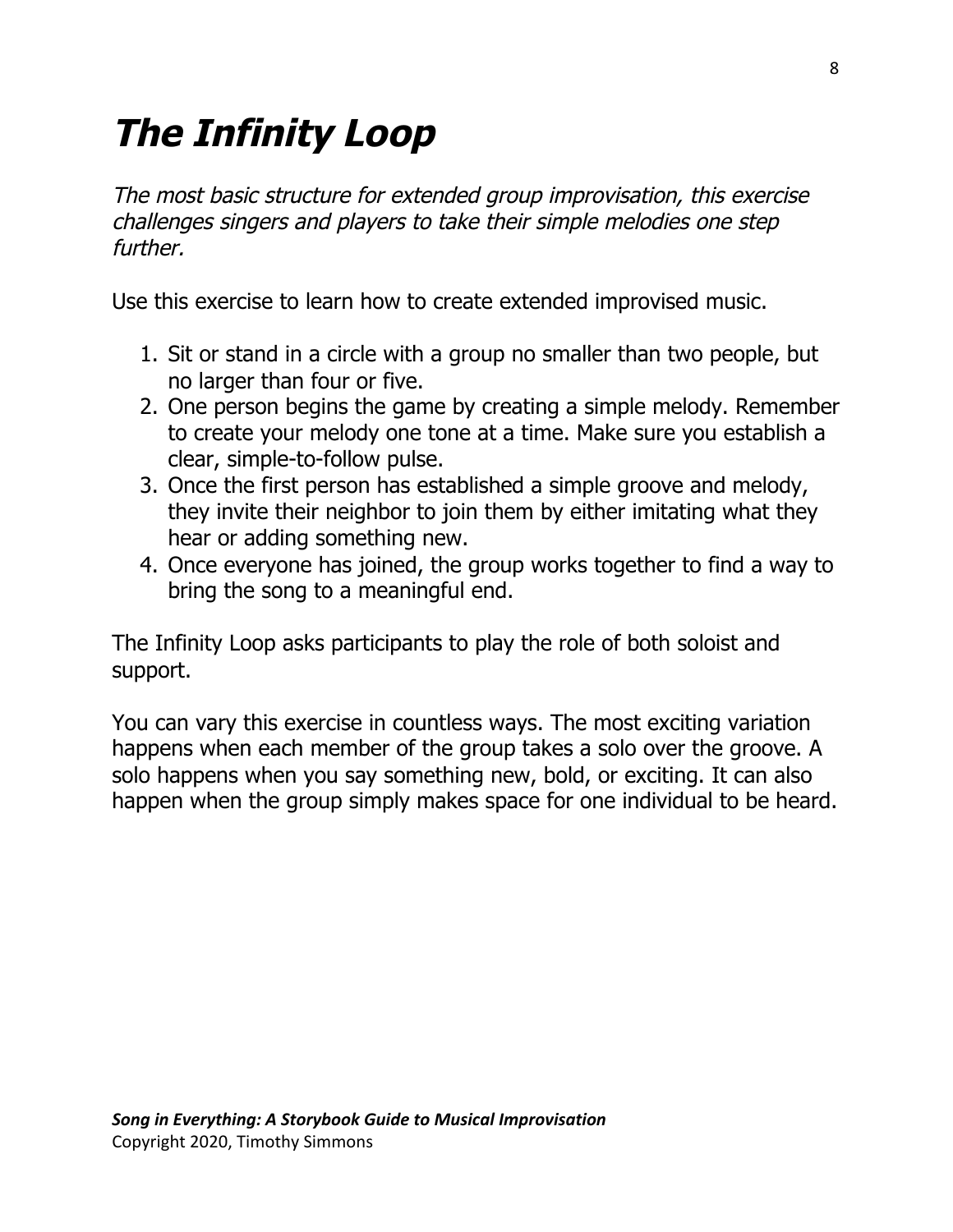# **Catch Me If You Can**

 Music is conversation in sound. We listen, respond, share ideas, challenge and inspire each other.

 Use this exercise to expand your ability to create simple melodies over a groove.

- 1. Sit or stand in a circle with a group no smaller than two people, but no larger than four or five.
- 2. One person creates a simple melody. Remember to create your melody one tone at a time. Make sure you establish a clear, simple-to-follow pulse.
- 3. Once the first person has established a simple groove and melody, they invite their neighbor to join them by either imitating what they hear or adding something new.
- 4. Once everyone has joined the song, the first participant adds something new to their melody. Turning to their neighbor, they invite them to follow their changes by imitating something new they hear, or adding something else new.
- 5. One at a time, each performer follows the changes as they move around the circle.
- 6. In this way, your song develops and changes in new and exciting ways.

 This exercise leads to exciting improvisations that develop in inspiring ways. It allows your improvised song to unfold like a great conversation between friends, while simultaneously exercising our ability to synchronize with a beat and hear and create simple melodies.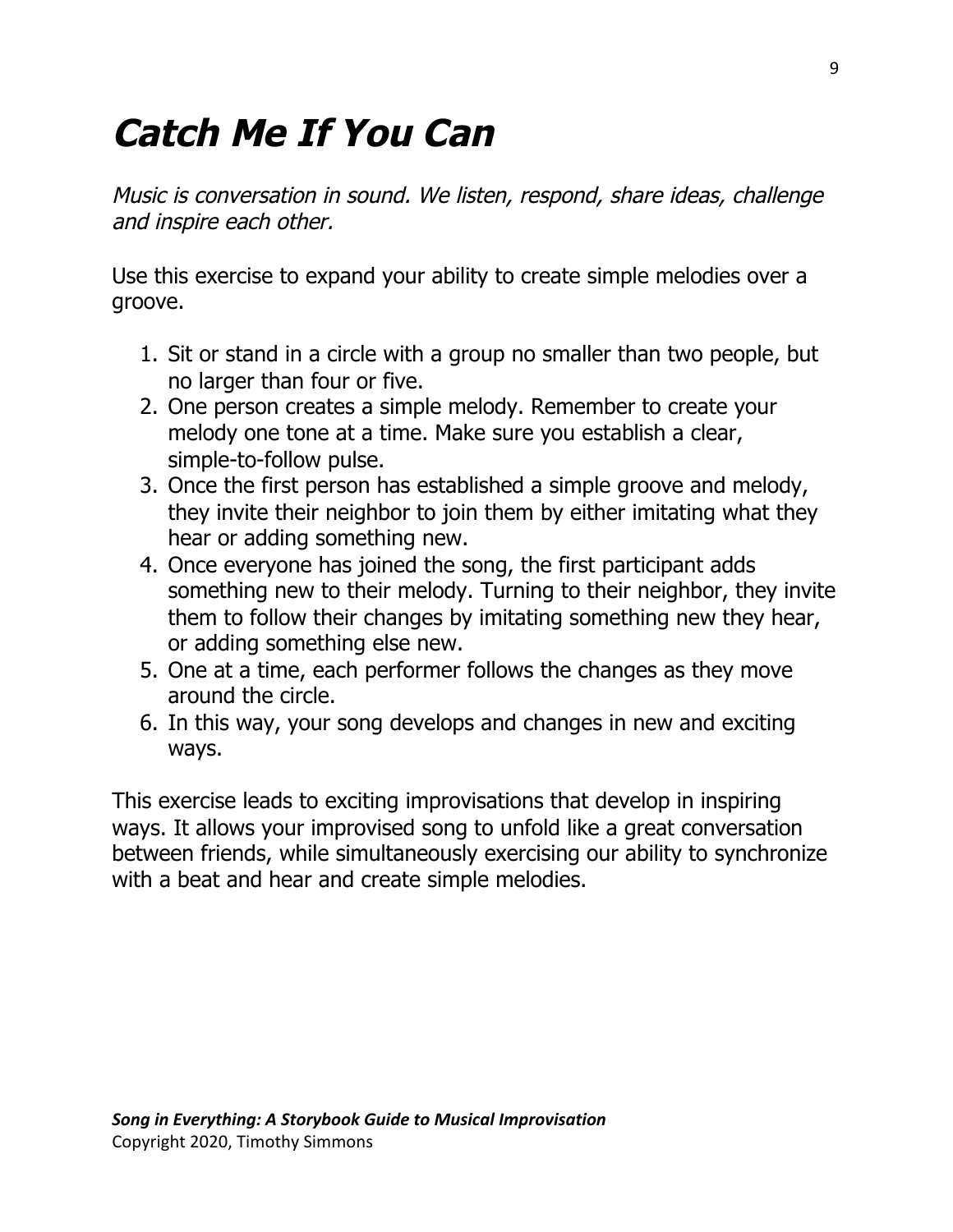# **The Two Energies**

There are two energies in music: Fire and Water.

Use this exercise to explore your tone.

- 1. Fire Energy refers to music that is loud and fast. It can be heard from the mountaintops. It is frenzied and wild and it burns out quickly.
- 2. Water Energy refers to music that is soft and slow. It flows like a gentle river and feels like a lullaby.
- 3. With a partner or group of friends, try to make music that explores each of these energies.
- 4. What does each feel like? Which is easier for you to play? Which energy fits your mood?

 Making music with Fire Energy can be thrilling, and improvisations that explore Water Energy can be stunning. However, the best improvisations have a little of both!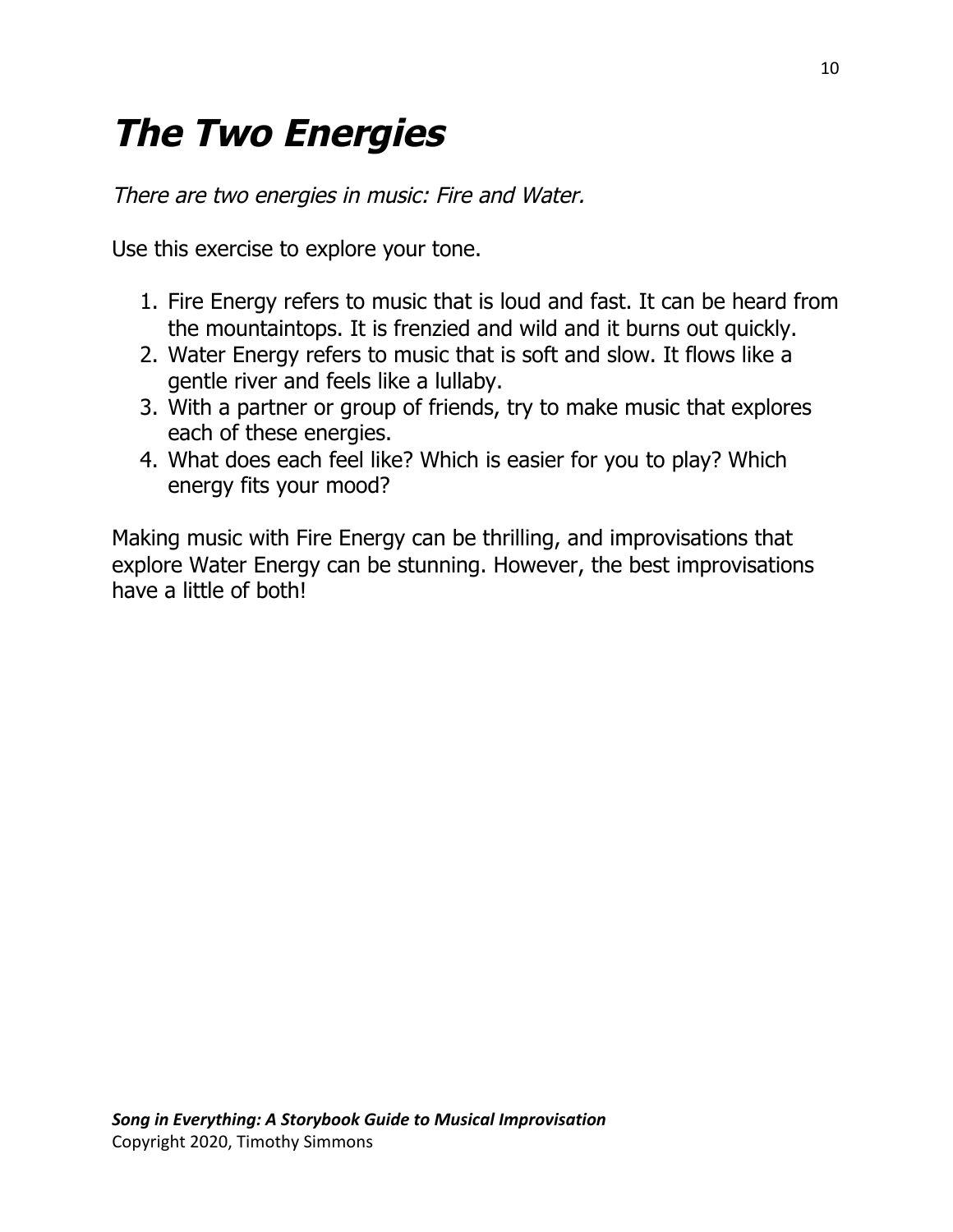# **Waves of Sound**

 Like waves crashing on the shore, your sound can ebb and flow in intensity.

Use this exercise to explore dynamics in your playing.

- 1. Stand or sit in a group of four or five people.
- 2. Using the Infinity Loop as a basic structure, begin a simple, repeating pattern.
- 3. At first play as softly as you can.
- 4. Once all players have joined the improvisation, one person adds some Fire Energy to their playing.
- 5. As the first player increases the intensity of their playing, by either speeding up, increasing their volume, or adding to the complexity of their pattern, others are then invited to join in, until everyone is playing with Fire Energy.
- 6. Once everyone has increased their intensity, one player returns to playing more softly.
- 7. As the first player returns to Water Energy, everyone slowly follows them, and the music returns to a softer dynamic.
- 8. This pattern of shifting back and forth between energies can go on for as long as the group feels it can!

 This exercise can be truly beautiful and intense. Younger players, especially teenagers, love to play with extremes in dynamics!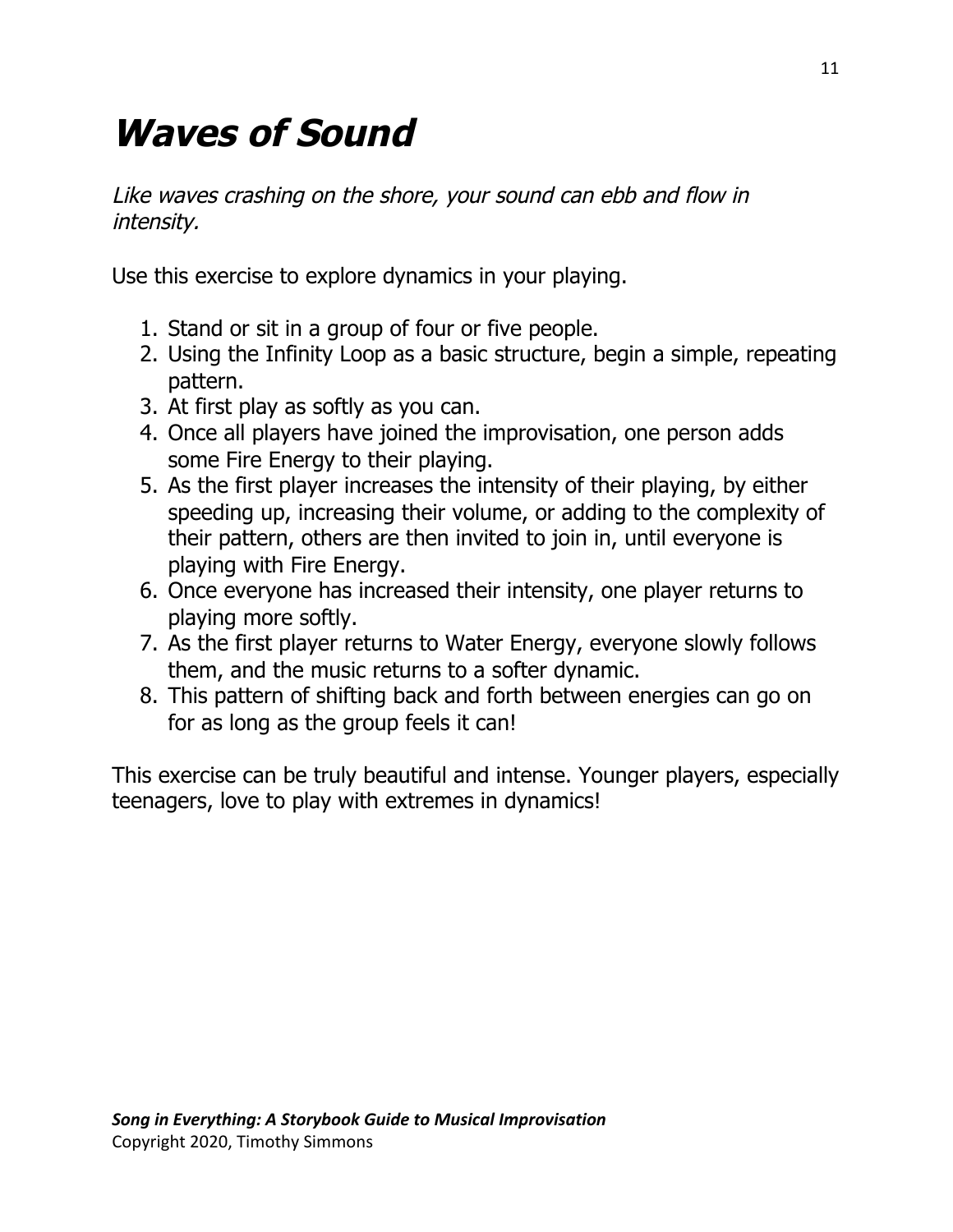# **ABA**

Improvisation can also mean "spontaneous composition."

This exercise explores dynamics through the use of simple song structures.

- 1. Sit or stand in a circle with a group no smaller than two people, but no larger than four or five.
- 2. One person creates a simple melody. Remember to create your melody one tone at a time. Make sure you establish a clear, simple-to-follow pulse.
- 3. Once the first person has established a simple groove and melody, they invite their neighbor to join them by either imitating what they hear or adding something new.
- 4. This will be *Part A*.
- 4. This will be *Part A*.<br>5. After a few moments, one player to changes what they play. They can change anything about the music they want. They can add a new melody, increase their tempo, play louder, or even change keys.
- 6. Once a change has happened, the other players begin to follow the change by imitating or adding something new to this new pattern.
- 7. This will be *Part B*.
- 7. This will be *Part B*.<br>8. After a few moments, one player returns to *Part A*, and slowly everyone else follows.

 This exercise uses working memory to retain the elements of our original melody, while still attending to the improvisation and shifting with the group.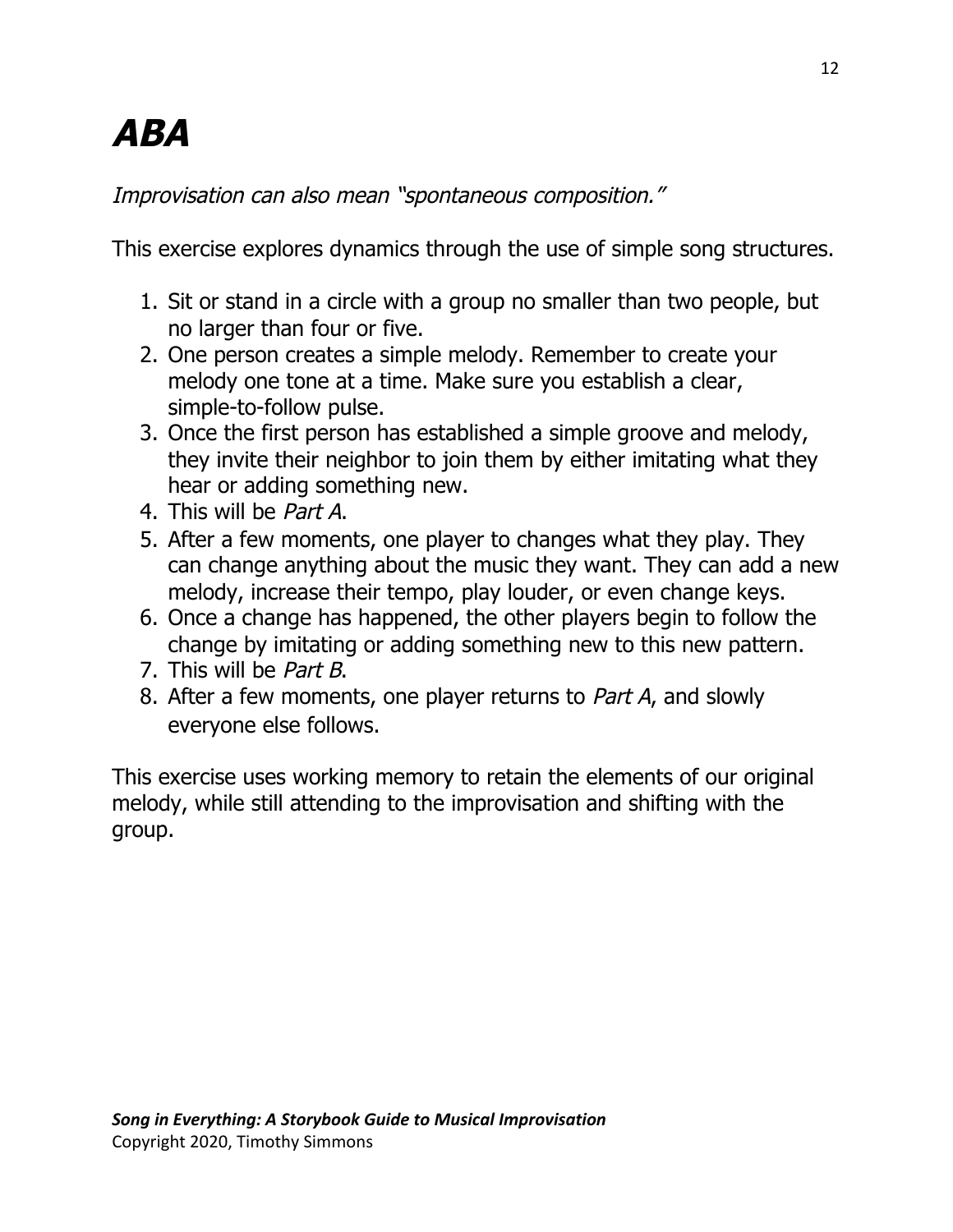## **Pentatonic Power**

Melody has two simple elements – it rises and falls in pitch, and it repeats.

 The black keys of the piano provide a simple tool for exploring the basic elements of melody.

- 1. Two players sit together at the piano.
- 2. One player begins to play a simple repeating pattern on the black keys only.
- 3. Once the first player has firmly established their repeating pattern, the other player joins in by imitating what they hear or adding something new.
- 4. Together, both players bring the improvisation to a natural end.

 The black keys of the piano provide a wonderful way to explore melody, and an easy way to begin playing piano for inexperienced improvisers.

 You can vary this exercise in any number of ways. My favorite is to add a drum groove to the mix, which forces everyone to lock in to a repeating pattern.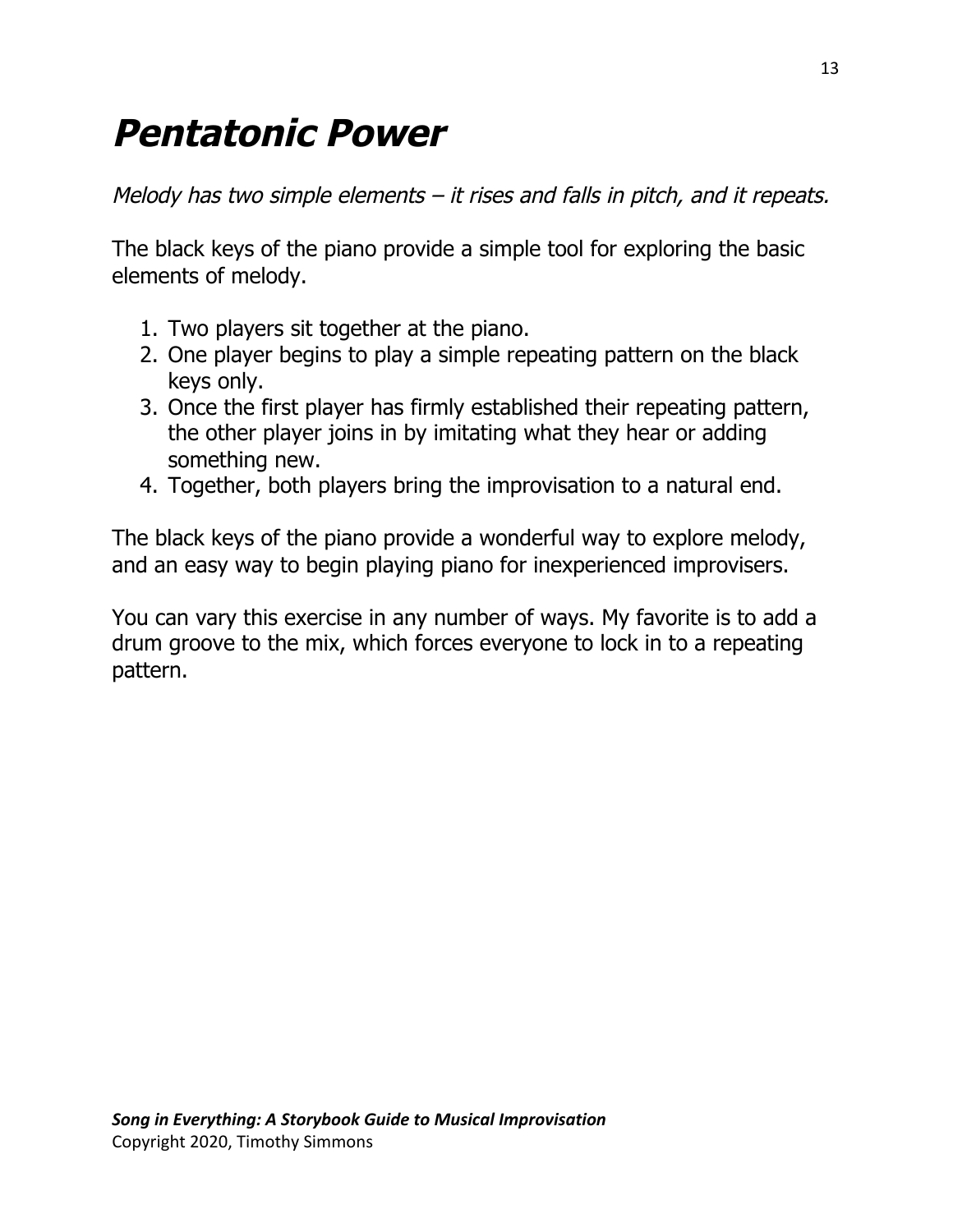# **One Note at a Time**

Every sound you make is important.

 A variation on The Charm Bracelet, use this exercise as a way to explore melody by taking it one note at a time.

- 1. Using your voice, the piano, or any instrument of your choice, make One Authentic Sound. Try to express what you're truly feeling at this moment. Allow the sound to ring out and fade on its own.
- 2. Make another sound. Allow it to ring out and fade on its own.
- 3. Make another sound. Keep going, but move slowly and deliberately. Allow each sound space to fade on its own. Let each sound you make be a world unto itself, an expression of who you are in that very moment.
- 4. When you have found three or four sounds that sound right to you, begin repeating them, but always move slowly.

 This exercise can be performed on any instrument. It is a simple way to provide a safe space for inexperienced players to try a new instrument.

 Every note we play is important, and they all work together to create beautiful music. If you move slowly as you search for your sound, you bring intention to all of your playing.

 Remember that melody is simply One Authentic Sound followed by another. String your sounds together slowly and thoughtfully. Listen for how they connect, how they call out to each other.

Truly, the music will tell you what to play.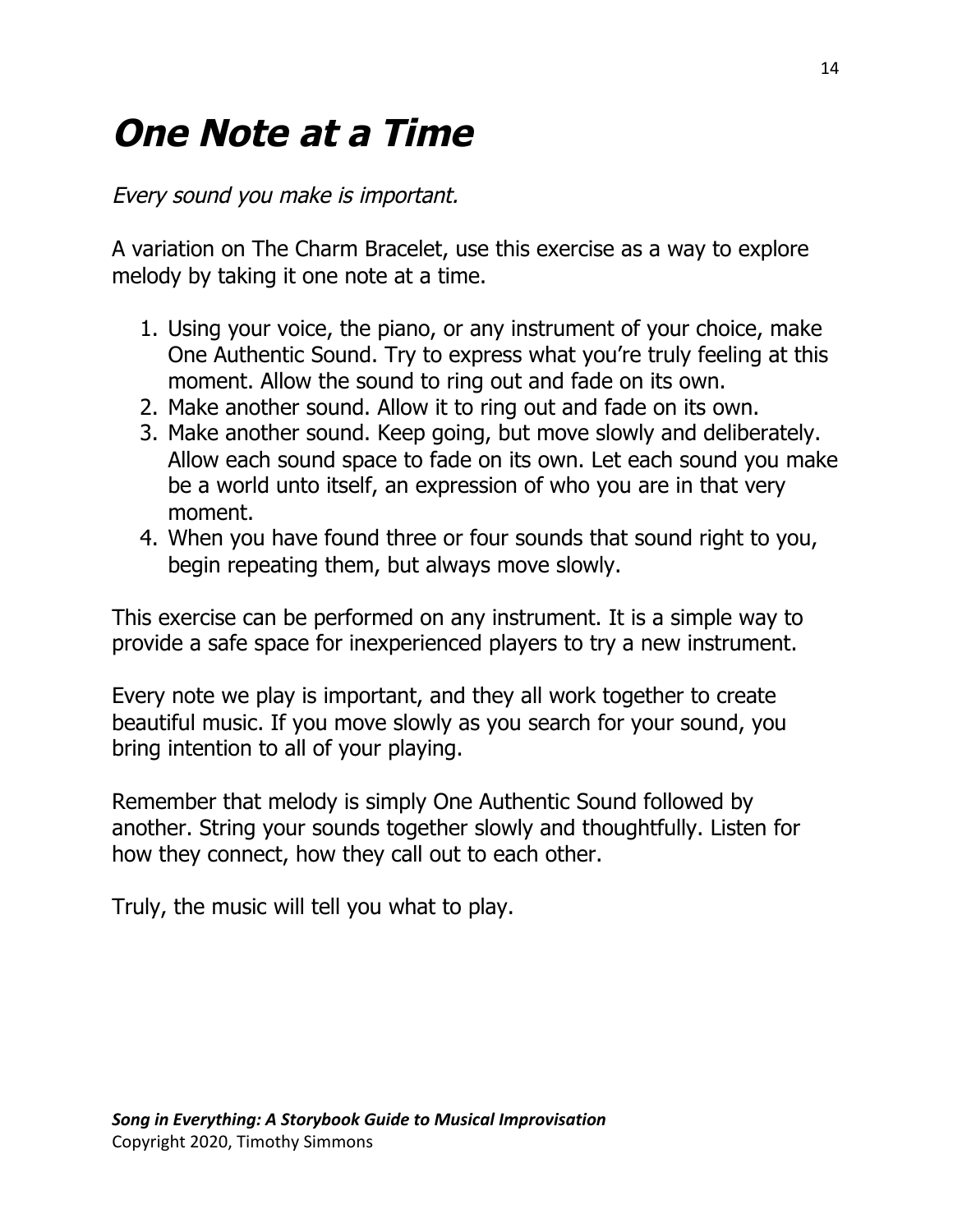# **The Hang Loose Chord**

Add some chords to your melody

 This exercise is intended to help inexperienced players learn to play simple chords on the piano.

- 1. With your left-hand place each of your five fingers on five consecutive white keys.
- 2. Now, very lightly lift all but your thumb and your pinky finger.
- 3. Press down on the keys under your thumb and your pinky finger.

 You can use the sustain pedal to make your chord sound dreamy. I call this Hang Loose Chord because it is played with just the thumb and pinky, like the hand signal in which you curl your fingers, but leave your thumb and pinky finger hanging out.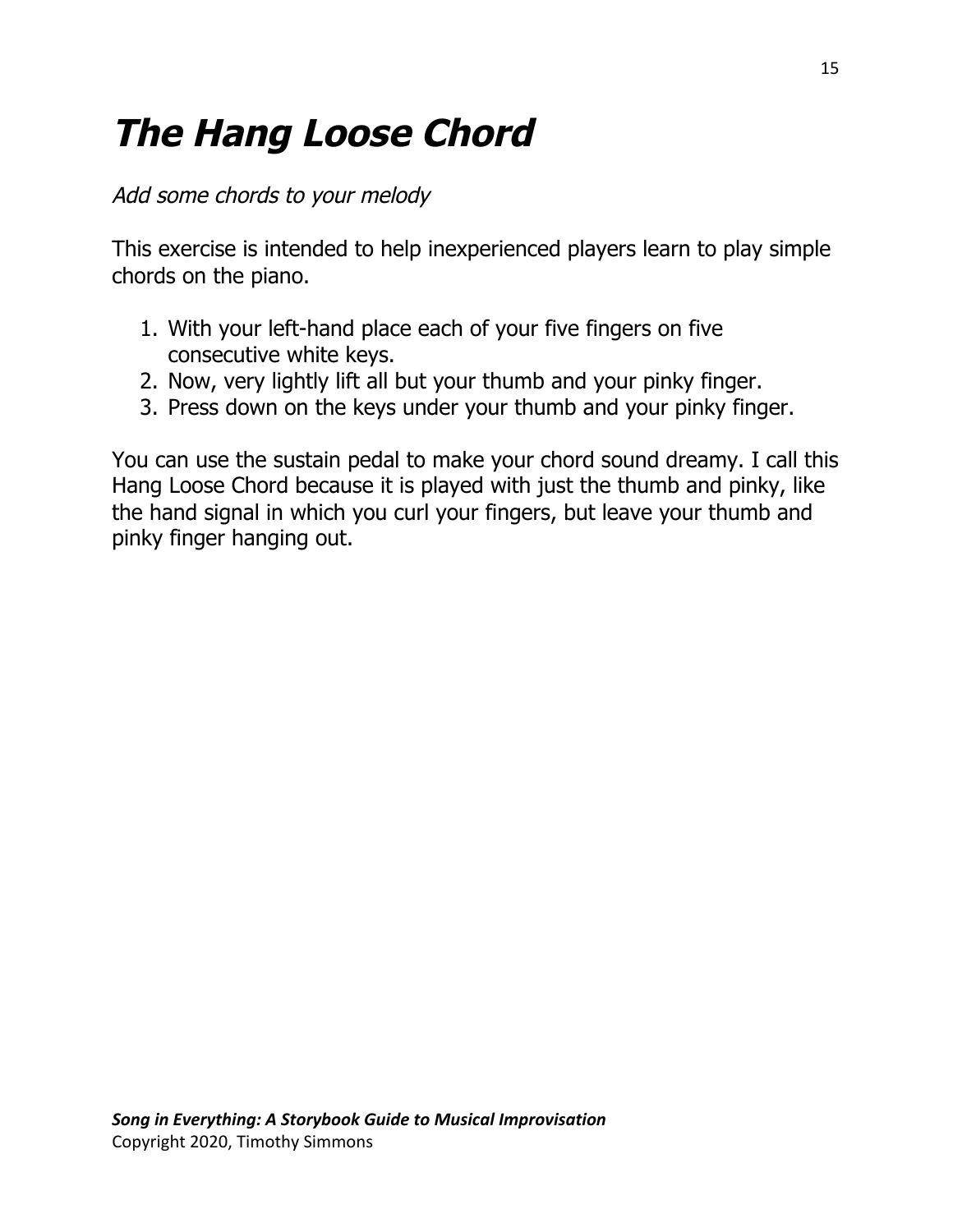# **The Claw**

### Add some chords to your melody

 This is another exercise intended to help inexperienced players learn to play simple chords on the piano.

- 1. With your left-hand place each of your five fingers on five consecutive white keys.
- 2. Now, very lightly lift all but your thumb, your middle finger, and your pinky finger.
- 3. Press down on the keys under your thumb, your middle finger, and your pinky finger.

 You can use the sustain pedal to make your chord sound dreamy. I call this chord The Claw because you hold your fingers into a kind of claw-like shape to play it. You can perform either of these two chord exercises with either hand, with any of your fingers, or on any keys on the piano.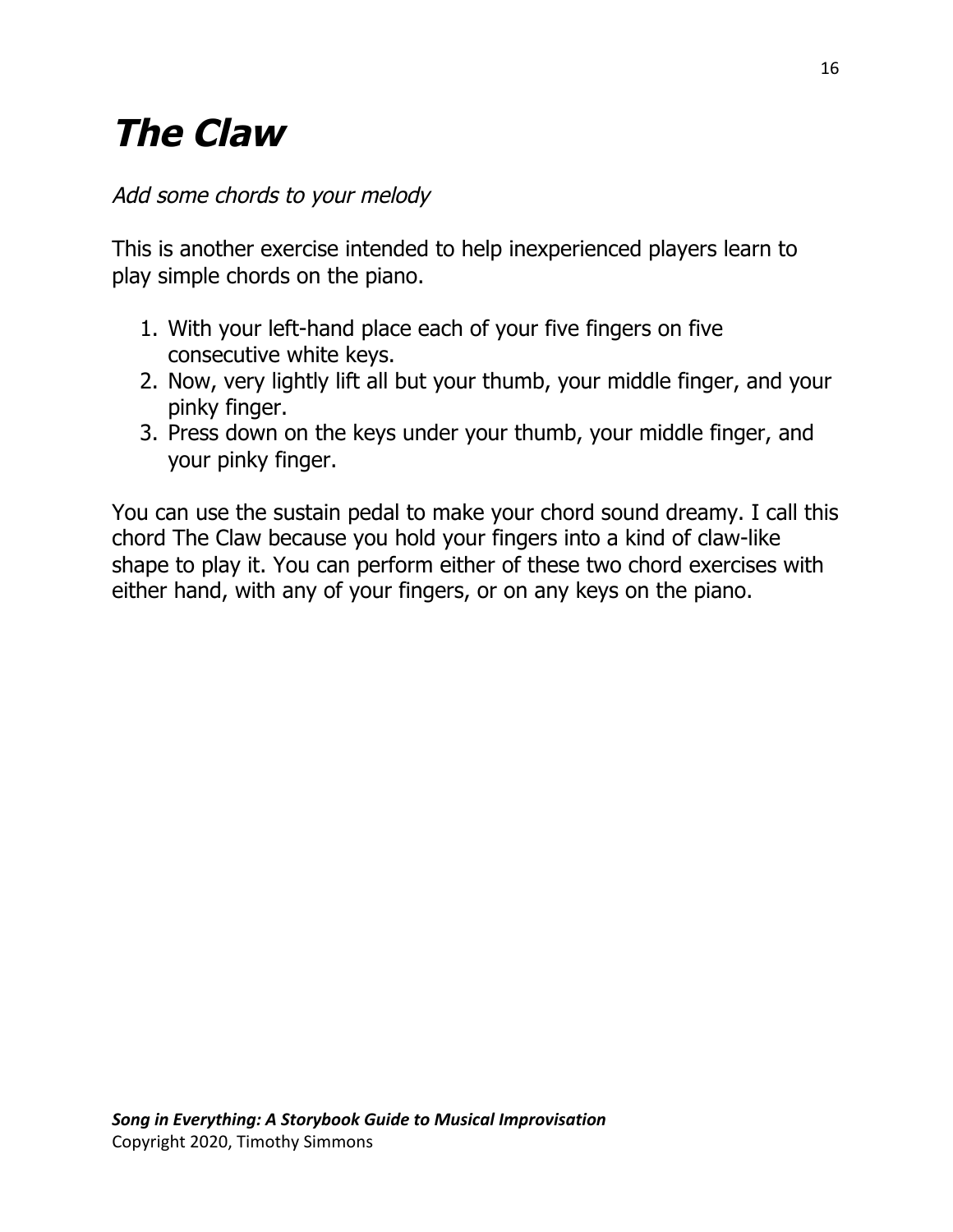## **Power Yoga Piano**

Chords add depth and beauty to melody.

Use this exercise to play simple chords and melodies on the piano.

- 1. With your left hand, play a chord. You can use either the Hang Loose Chord or the Claw. Allow this chord to ring out and fade on its own.
- 2. After playing a chord, answer it with a simple melody with your right hand.
- 3. Remember that melody is One Authentic Sound followed by another. It rises and falls in pitch, and it repeats itself.
- 4. Play your melody a few times, and then play another chord with your left hand.
- 5. Now, answer that chord with a new melody.
- 6. Keep playing until you find a natural close to your song.

 This exercise is almost like playing Call and Response with yourself. You play a chord with the left hand, and answer that chord with a melody.

 Move slowly and deliberately, as if you are practicing yoga, when you do this exercise. Hold each chord like a meditation while you search for the melody that answers it.

 If you find two other three chords and a melody that you like, keep playing them. See where they lead.

 Allow your fingers and your mind to wander together over the keys of the piano until you find the chords and the melody that work together.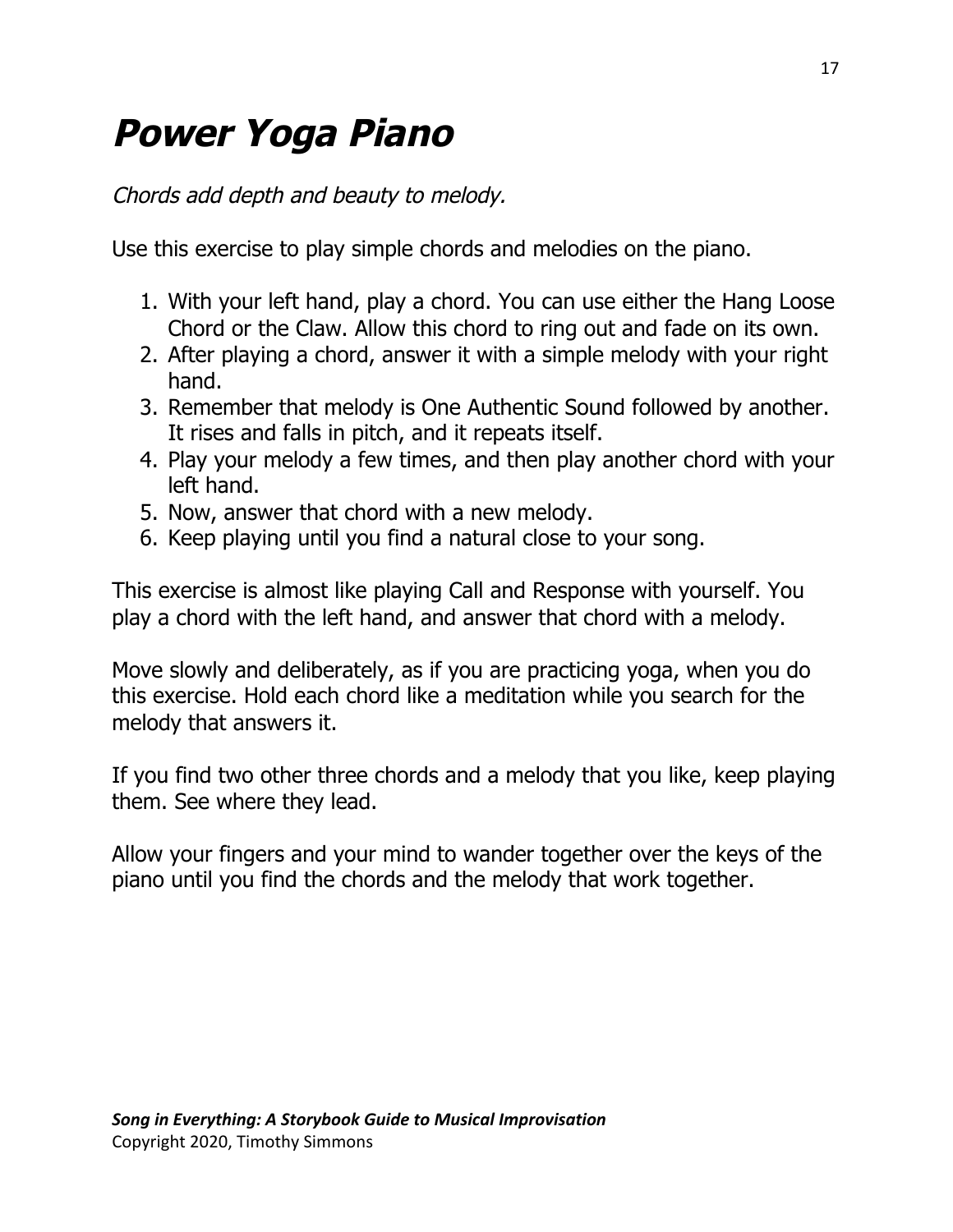## **The Four-Sentence Solo**

We all have <sup>a</sup> melody inside, just waiting to be heard.

 This exercise provides a structure for playing melody in a solo context that combines repetition and variation in a simple, easy-to-follow way.

- 1. Think of a sentence made of four words. I like this one: "I like pepperoni pizza".
- 2. Say it again. "I like pepperoni pizza"
- 3. Now, say it a third time, but change something small about it. "I also like mushroom."
- 4. Say the first sentence again. "I like pepperoni pizza."
- 5. Now, imagine that each word in your sentence is a note.
- 6. Play four notes.
- 7. Play them again.
- 8. Play them again, but change something simple about them. You might move one note up or down a little in pitch. You might add a new note. Try not to change it too much. Just add something new.
- 9. Play your first four notes again.

 Using this incredibly simplified structure, you can create a simple melodic solo.

 Create a simple melody. Repeat it. Change it up a little. Repeat it again. That third "sentence" acts like a turnaround for other players, signaling to them that your solo is coming to an end. It also provides a way to add some variety or dynamics into your playing.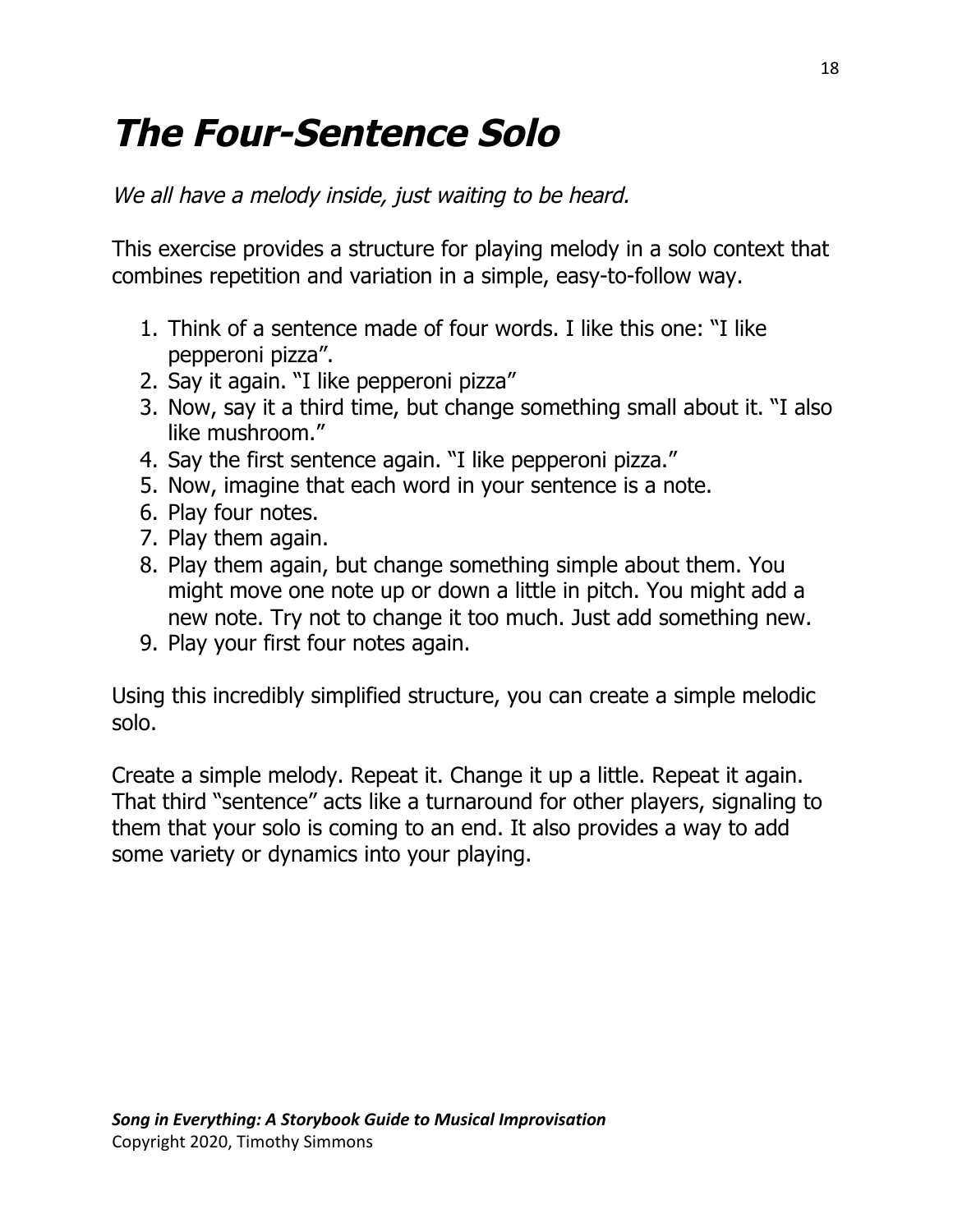# **Conversation Themes**

A conversation is an improvisation in words.

 Use this exercise to explore how a musical improvisation can be just like a conversation.

- 1. Two players sit together at the piano and brainstorm a topic for conversation.
- 2. Act out this conversation, but instead of talking, "say" each "word" as a note, chord, phrase, or melody on the piano. Your words are musical notes.
- 3. Each player says something, and the other responds.
- 4. Sometimes, you both play at once, sometimes one person monopolizes the conversation.
- 5. Try to make your "conversation" follow a logical sequence, just like a real conversation.

 It is helpful to debrief after each musical conversation. What were you trying to say? How did you feel when you received this response? How did you express this idea?

 It is also helpful for others to try to interpret what they thought you were saying.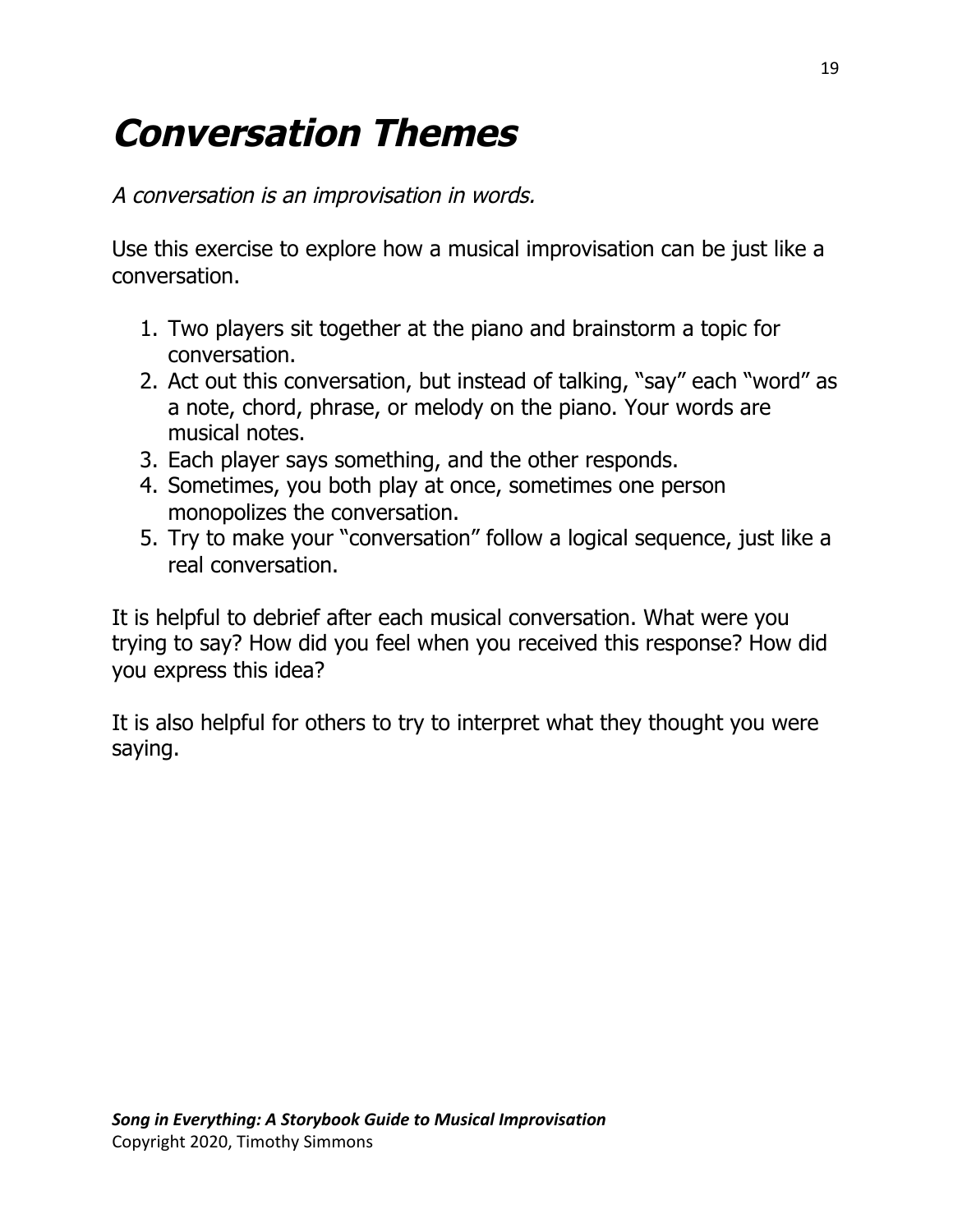# **Musical Themes**

Different styles of music inspire different ways of playing.

 Use this exercise to explores how different genres or styles of music can change how you improvise.

- 1. With a group of friends, brainstorm a style of music. Get creative! Here are a few that I've encountered in this exercise: "German Techno", "Space Death Metal".
- 2. Choose a genre or style, and create an improvisation that imitates that style.
- 3. For structure, you can use any of the previously explained exercises.

 It helps to debrief after this exercise. Why did you choose the genre you chose? What characteristics or elements of this genre did you try to capture? What was most challenging about performing in this style for you? What about this genre or style really connects with you?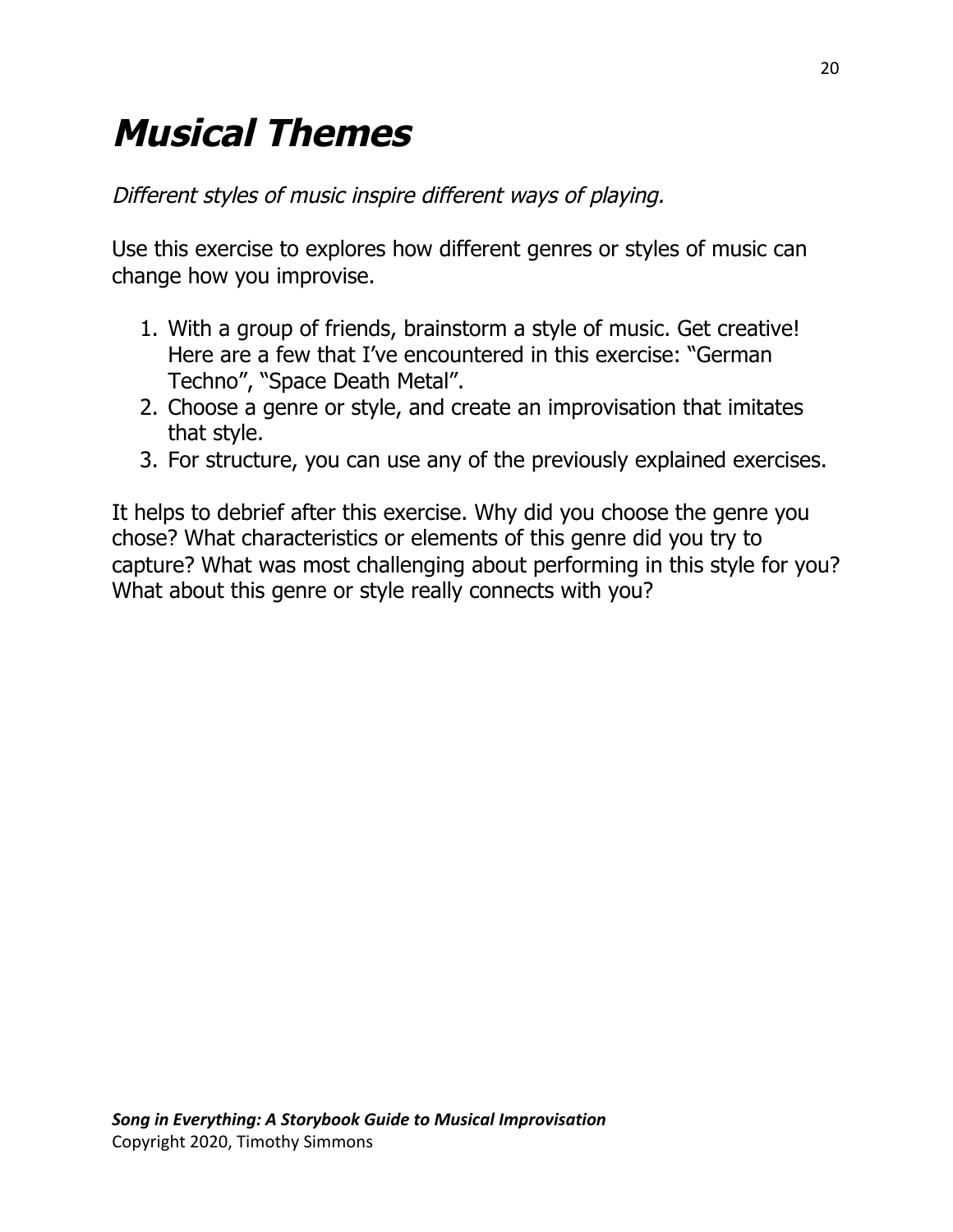# **The Escalator**

Melody rises and falls like <sup>a</sup> toddler playing on the steps.

This exercise helps players embody melody in a three-dimensional way.

- 1. You will need at least two people to perform this exercise.
- 2. Find a staircase and a simple-to-play instrument, like a wooden xylophone, a recorder, a glockenspiel, or ukulele.
- 3. One person will be the Player, and the other is the Stair Walker.
- 4. The Stair Walker's job is to climb the steps a little at a time. After climbing a few steps, come back down, and the go back up again. Can you find a repeating pattern?
- 5. The Player's job is to play a note for each step the stair Walker takes on the steps. The lower they are on the steps, the lower the note. The higher they climb, the higher the note.
- 6. The Stair Walker is Embodied Melody. The Player is the interpreter.

There are several variations to this exercise.

 Try it with two Stair Walkers and two Players. This creates counter melodies, complex rhythms, and harmonies.

 Assign each step a degree of the scale and challenge the Players to interpret the Stair Walker's melody in a specific key.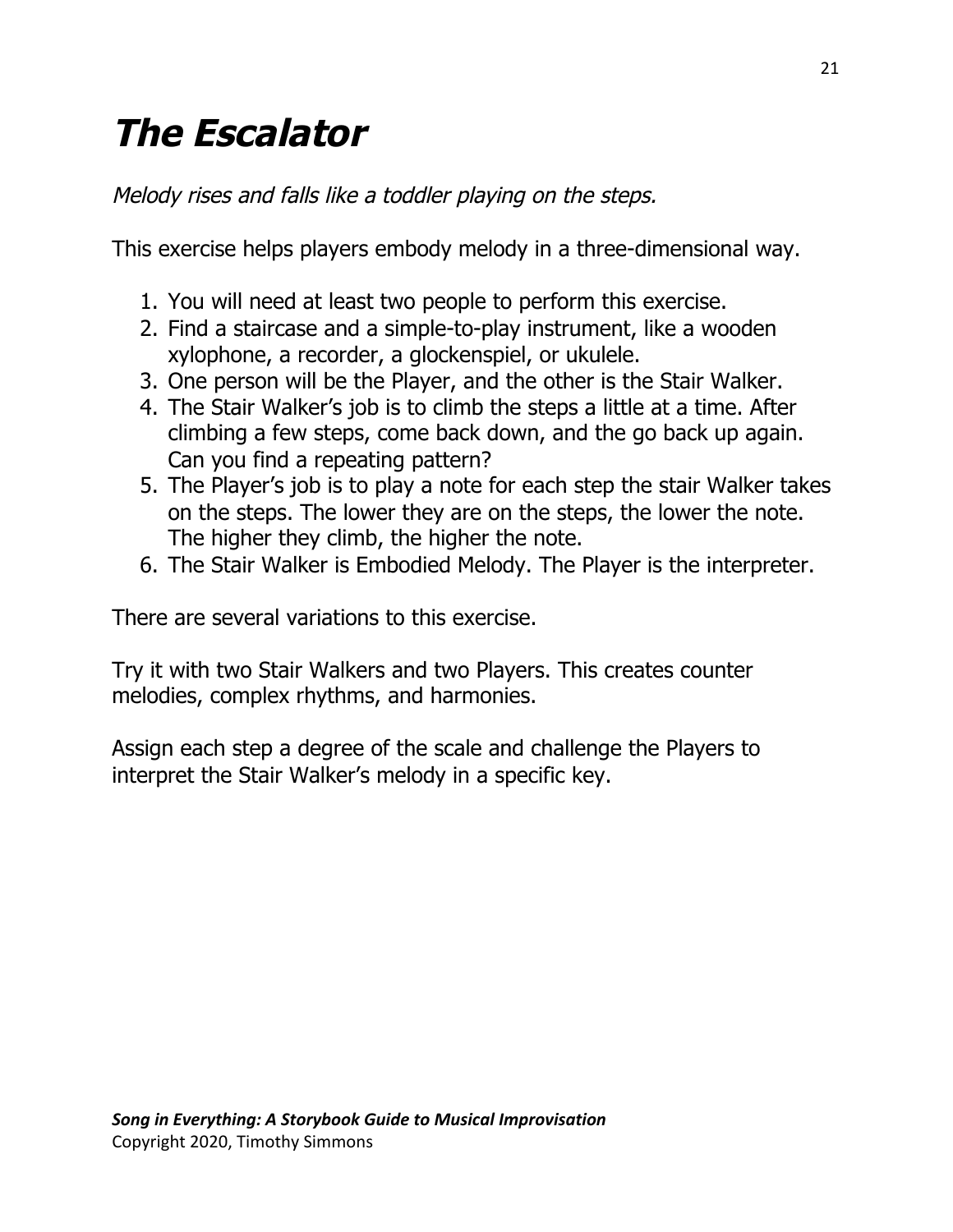## **Draw the Music**

Can you see your music?

This exercise engages players artistically and musically.

- 1. You will need paper and markers for this exercise.
- 2. Begin with a sample of your favorite piece of recorded music. With a group of players, listen to the music together. Focus on one specific element in the music that you hear. It may the melody, the rhythm, or one particular instrument.
- 3. As you listen, draw what you hear happening in the music. Use these guidelines:
	- a. Create a symbol for each sound you hear.
	- b. Repeated sounds should get the same symbol.
	- c. Represent the pitch of sounds by placing them vertically on your paper. High sounds should be higher up on the page. Lower sounds would be found towards the bottom.
	- d. Represent rhythm and duration horizontally on your paper. Leave long spaces around sounds with longer duration, and group symbols that are played with a faster tempo closer together.
- 4. Now, try this while a few players perform an improvisation. Can you draw the music you hear spontaneously?

 The challenge in this exercise is to create a system of notation for the music you hear. The purpose is to engage the listener in the music more fully. Creating your own system of notation forces you to think about elements and details in the music you may not have considered before.

 For an added challenge, write a melody in your newly created notation and ask another person or group of friends to play it!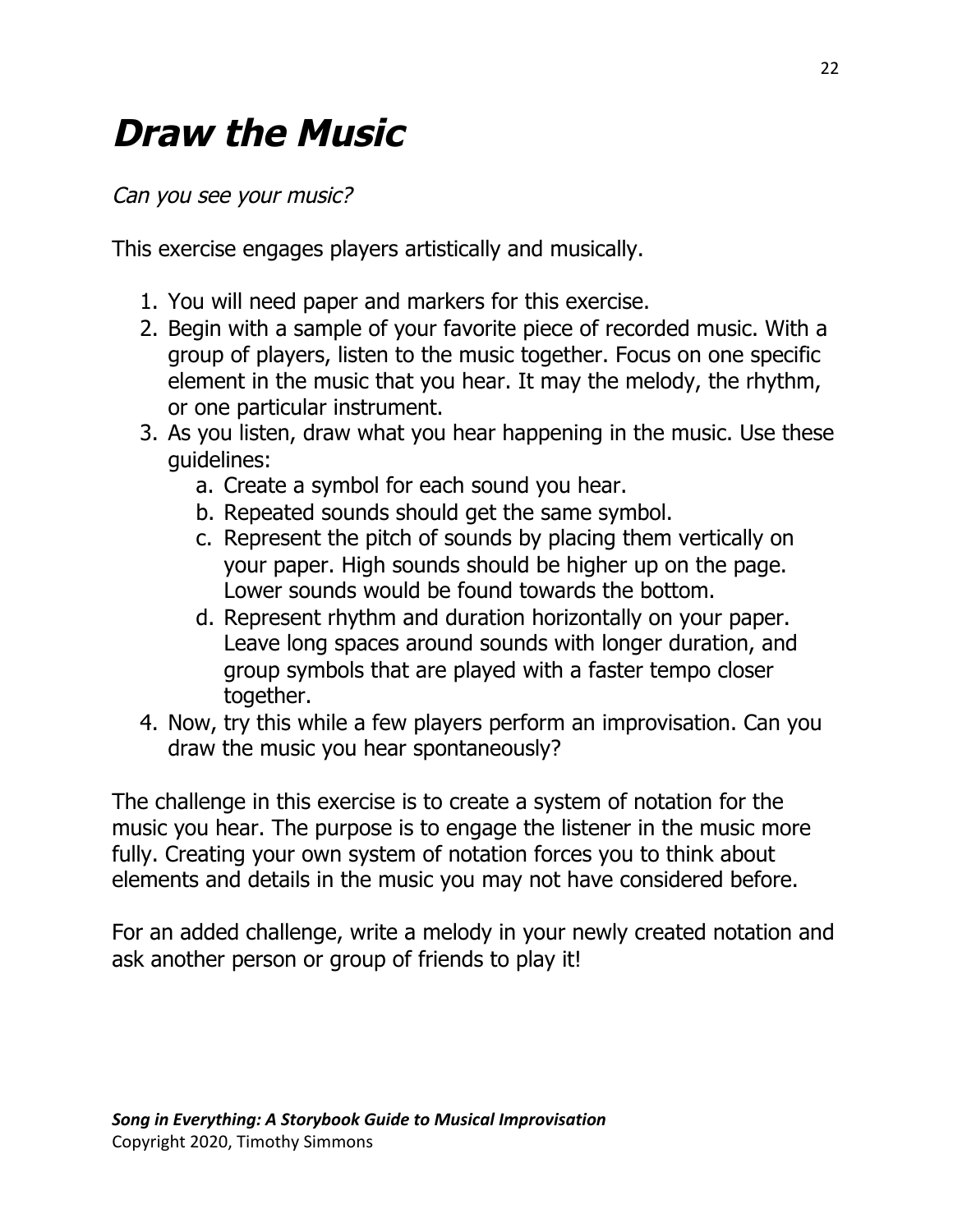# **The Sign Posts**

Improvisation can blur the lines between audience and performer.

 This exercise builds on the premise of "Draw the Music" and creates a structure where an audience can participate in the improvisation.

- 1. Make four posters, each double sided, and containing an abstract symbol drawn in bold, bright colors.
- 2. With a group of friends, brainstorm what each symbol might mean to your playing. For example, one symbol might mean "Stop", or another may be telling you to "Play Louder".
- 3. In a group of three to five players, perform a simple improvisation.
- 4. The others will act as the audience. Four volunteers from the audience will, at random times, hold up their sign.
- 5. Players respond to each sign post as they are able to in their improvisation.

 This is a fun exercise to try with students and their families at school concerts! It fully engages the audience in the creation of music.

 It can also be fun not to tell anyone what the players have decided each sign post means. Instead, perform the improvisation, and ask the audience to guess what each sign meant after the music has ended.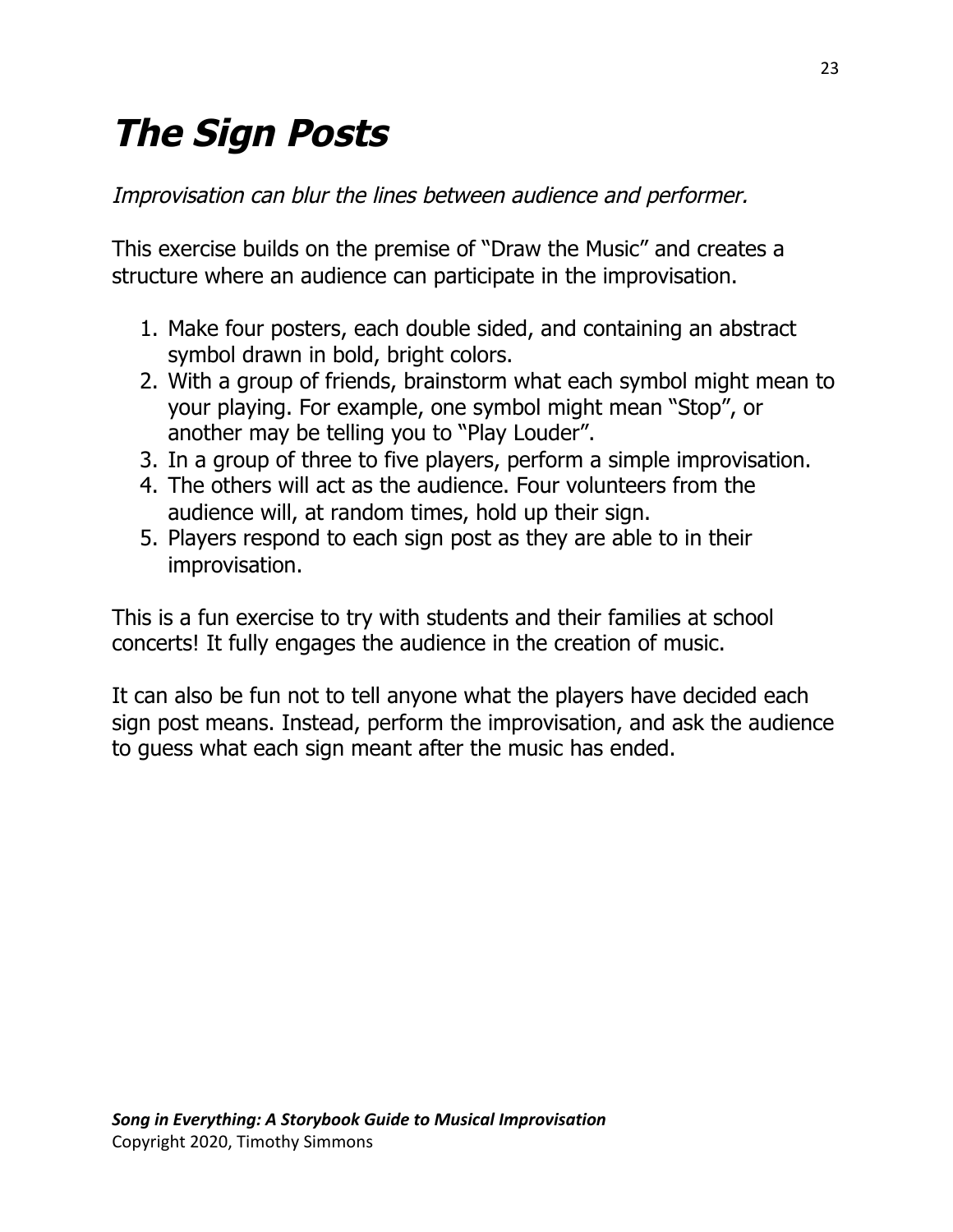### **Journal Prompts for Unit One**

What do you have to offer the music? What gifts do you have that make your musical contributions valuable and important? What are you most proud of?

Melody is one way to express emotions trough music. What emotions have you expressed through music making in our group? How did you express these emotions? How did you feel about opening yourself up to express these emotions?

Describe a time when you challenged yourself to lead a piece of music with our group. How did you do it?

Describe a time when you imitated something someone else in the group was playing. What did you imitate? How did you do it?

Describe a time when you added something completely new to a piece of music the group was playing. What did you add? Why did you add it? What happened to the music as a result?

Perform a brief improvisation with a group, and then when it is done, take a few minutes to describe as best you can everything that was being played by everyone else in the group. What instruments were there? What was each player doing? What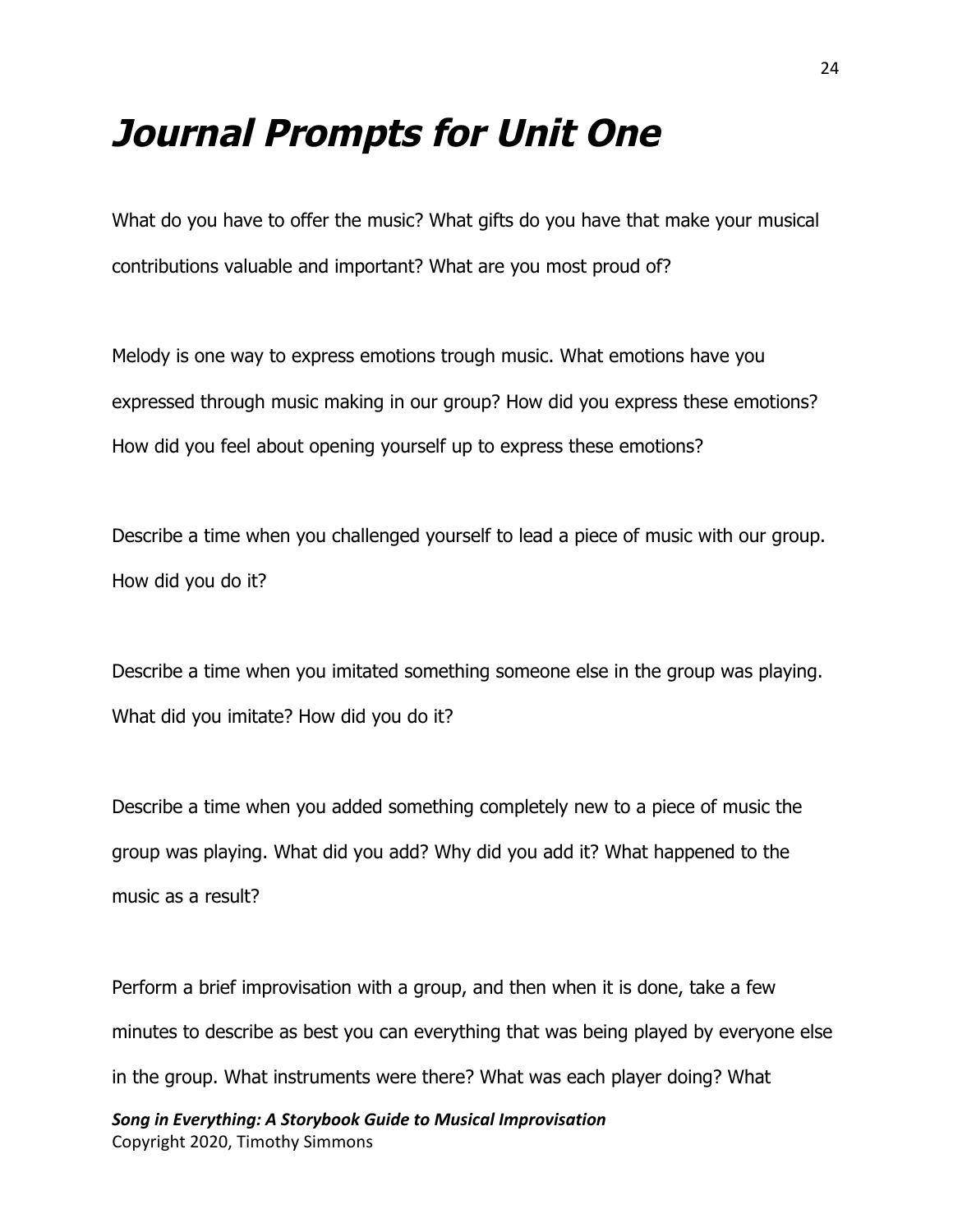emotions or feelings or moods were being expressed? Try to include as much detail about what everyone else was doing as you can.

When you create melodies, what are you usually trying to say? What message do you have to send out to the world through your melodies?

What is important to you in life? What is important to you in music? How can you bring those two concerns together in song?

What is easier for you to  $d\sigma$  – imitate what another player is playing or add something new to a piece of music? Why? What can you do to improve where you feel you are struggling?

What goals do you have for yourself as a musician? What goals do you have for yourself as a creative, thinking person? What do you most want to be able to do?

What is your favorite genre of music? What are the characteristics of this music? Why do you like these elements of this type of music so much?

What did you think of Serafine's interactions with the wolves? Would you be able to jump into the pack like she did? What fears would you have to overcome to reach your goals like she did?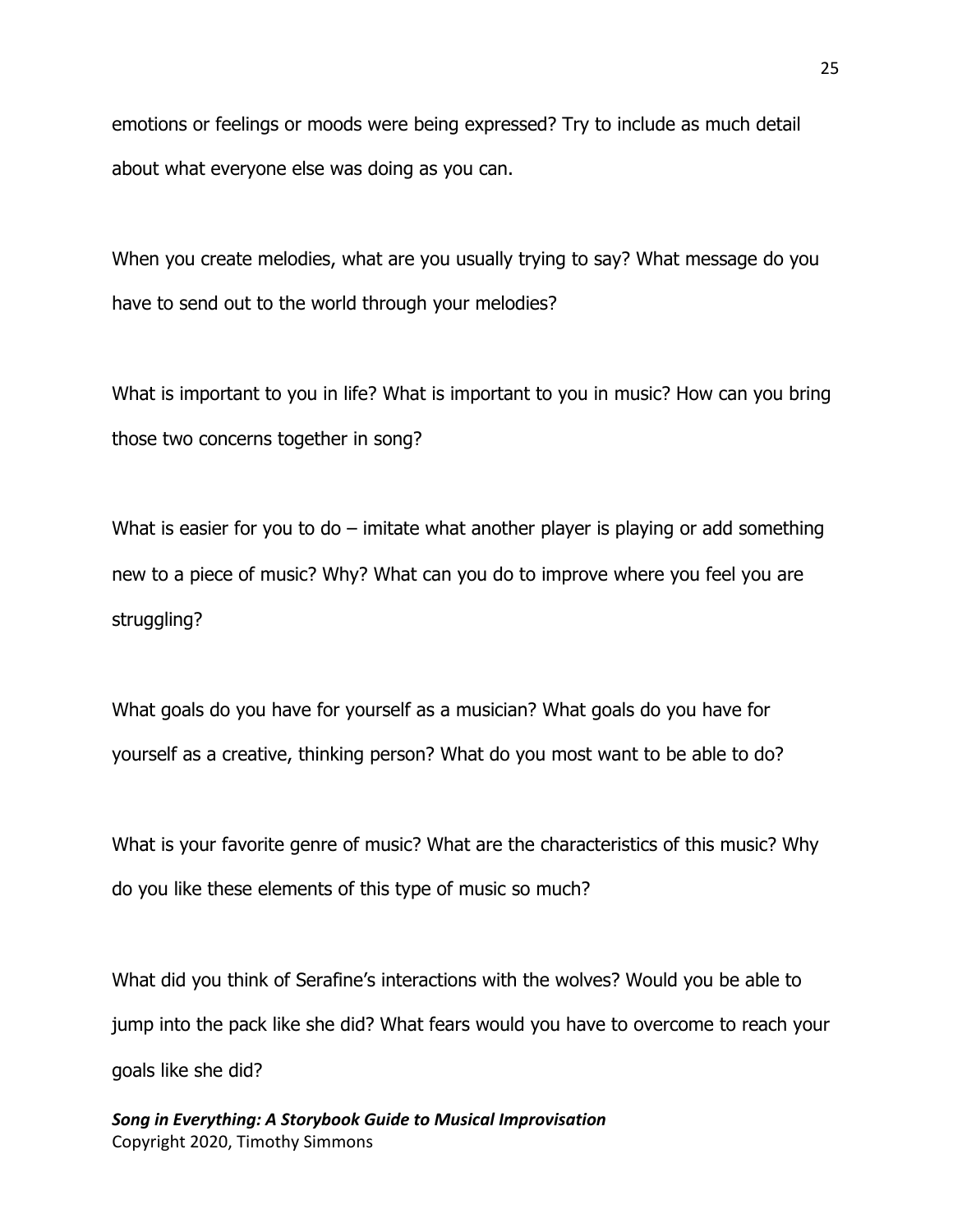## **Suggested Sequence and Assessment Rubrics**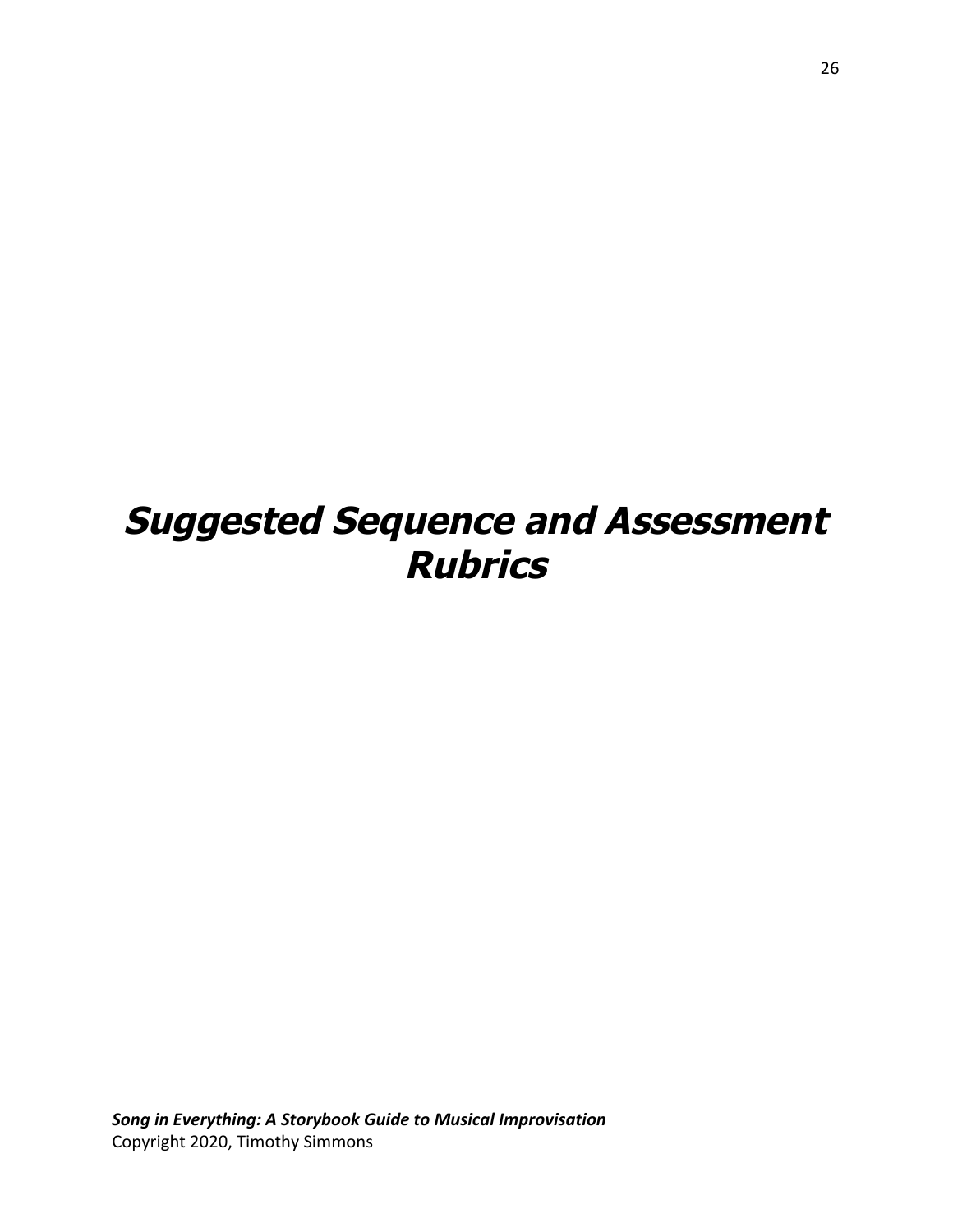### **Cycle 1 – Introduction to Improvisation**

### **Class #1:**

- One Authentic Sound
	- o Voice group with conducting
	- o Duets
	- o Instruments group with conducting
	- o Duets/small ensembles
- Shadowing with partners
	- o Duets with bodies, then drums, then xylophones, then instruments
- The Charm Bracelet
- Intro to The Infinity Loop
	- o Large group with xylophones
	- o Small groups with instruments

### **Class #2:**

- One Authentic Sound
	- o Large group with voice small groups with instruments
- The Infinity Loop
	- o Small ensembles
	- o Go around three times
- Introduce Catch Me If You Can
	- o Large group with xylophones
	- o Small ensembles with instruments
- $\bullet$  Journal Prompt # 1

### **Class #3:**

- One Quality Sound
	- o Large group
	- o Small ensembles with instruments
	- o The Charm Bracelet
- One round of The Infinity Loop
- Catch Me If You Can
	- o Go around three times
- Water Energy
	- o Small ensembles
	- o Large Group
- Journal Prompt #2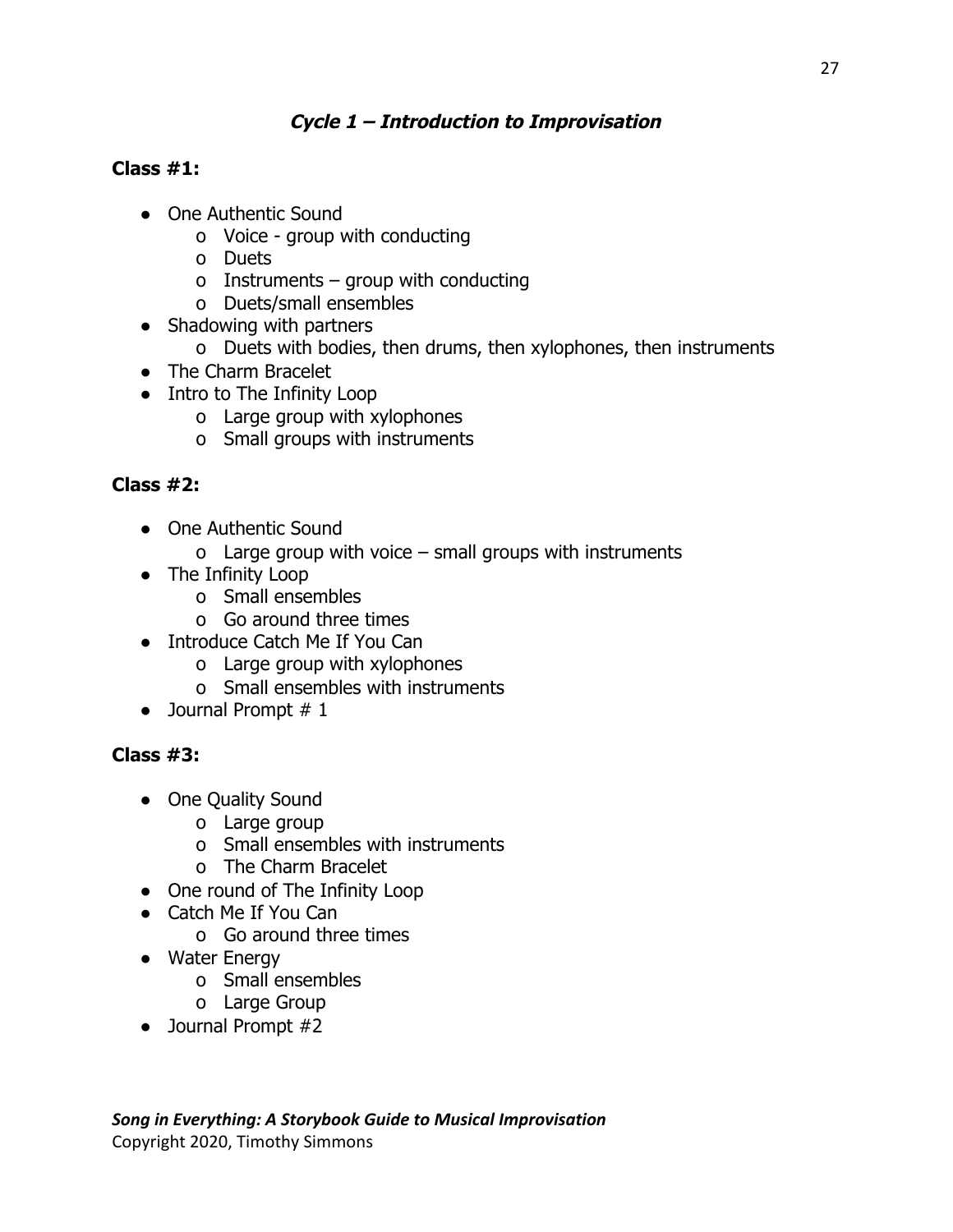| Name: |  |  |  |  |  |  |  |  |  |  |  |  |  |
|-------|--|--|--|--|--|--|--|--|--|--|--|--|--|
|       |  |  |  |  |  |  |  |  |  |  |  |  |  |

### **Cycle #1 – Introduction to Improvisation**

| <b>Skill</b>                                                           | <b>Developing</b><br>5 points | <b>Satisfactory</b><br>8 points | <b>Mastered</b><br>10 points |
|------------------------------------------------------------------------|-------------------------------|---------------------------------|------------------------------|
| Create One Authentic Sound                                             |                               |                                 |                              |
| With Voice or Instrument                                               |                               |                                 |                              |
| Create a repeating pattern of three or four<br><b>Authentic Sounds</b> |                               |                                 |                              |
| Shadow or imitate another player's sounds                              |                               |                                 |                              |
| Support another player in an improvised<br>ensemble                    |                               |                                 |                              |
| Change your repeating pattern while<br>improvising in a small group    |                               |                                 |                              |
| Follow the changes of other players in an<br>improvised<br>Ensemble    |                               |                                 |                              |
| Be able to explain how "The<br>Infinity Loop" is played                |                               |                                 |                              |
| Be able to explain how "Catch Me If You<br>Can" is played              |                               |                                 |                              |
| Create a repeating pattern that imitates<br><b>Water Energy</b>        |                               |                                 |                              |
| Thoughtfully complete journal prompts                                  |                               |                                 |                              |

### **Total Points Earned:**

**Average:**

**Cycle #2 – Melody, Part One**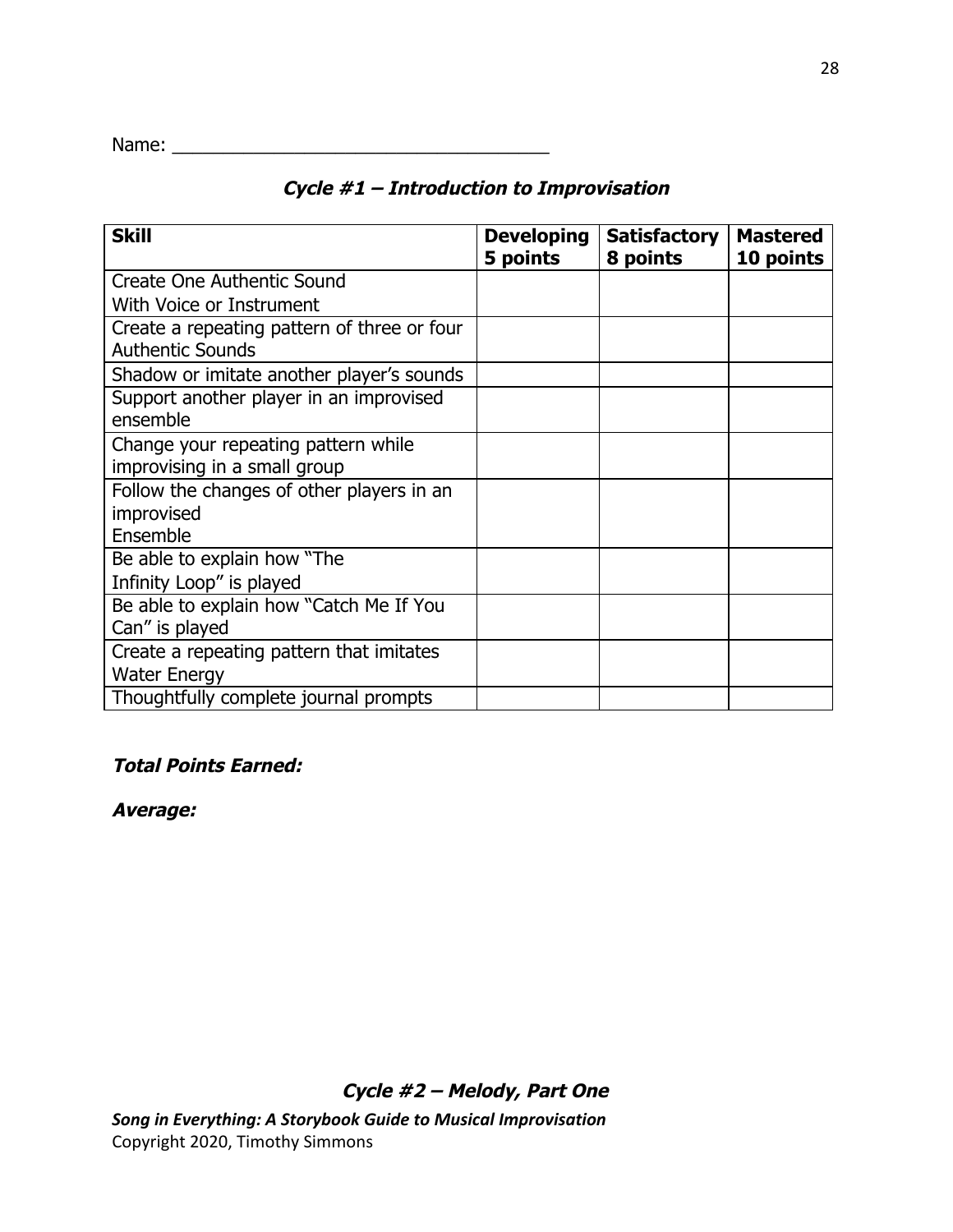### **Class #1:**

- Water Energy
	- o Small ensembles
	- o Follow Infinity Loop Form
	- o Go around three times
- Introduce Fire Energy
	- o Duets at piano
	- o Small ensembles
	- o Go around three times
- $\bullet$  Large group Catch Me If You Can
- One Authentic Sound Large Group

### **Class #2:**

- Shadowing  $-$  bodies, then duets with instruments
- $\bullet$  Change to small ensembles  $$ 
	- o Water Energy improvisation
	- o Fire Energy improvisation
	- o Go around twice once for each form
	- o Follow the Infinity Loop form
- $\bullet$  Waves of Sounds large group
- Introduce ABA
	- o Large group
- Journal Prompt #3

### **Class #3:**

- $\bullet$  Waves of Sound large group
- ABA
	- o Duets at piano
	- o Small ensembles
		- Fire/Water Fire –or- Water/Fire/Water
		- Go around three times
- Journal Prompt #4
- $\bullet$  Large group jam  $-$  Infinity Loop
- $\bullet$  One Authentic Sound large group

Name: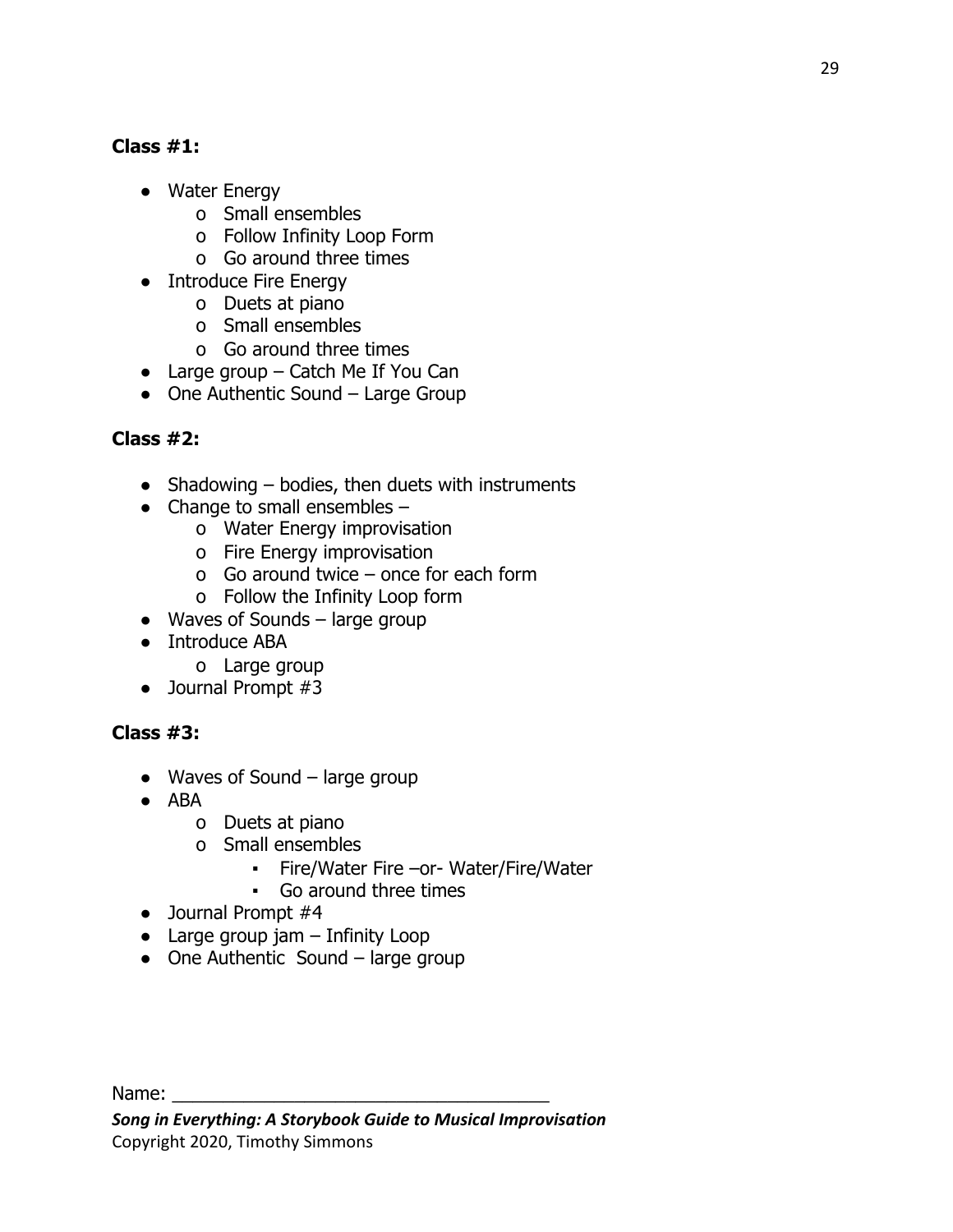| <b>Skill</b>                                | <b>Developing</b><br>5 points | <b>Satisfactory</b><br>8 points | <b>Mastered</b><br>10 points |
|---------------------------------------------|-------------------------------|---------------------------------|------------------------------|
| Create a repeating pattern of three or four |                               |                                 |                              |
| sounds on an instrument                     |                               |                                 |                              |
| Create a repeating pattern that reflects    |                               |                                 |                              |
| soft dynamics                               |                               |                                 |                              |
| Create a repeating pattern that reflects    |                               |                                 |                              |
| loud dynamics                               |                               |                                 |                              |
| Play an improvised piece of music that      |                               |                                 |                              |
| demonstrates dynamics - loud vs. soft       |                               |                                 |                              |
| Follow another player's shifting dynamics   |                               |                                 |                              |
| Lead a small ensemble in an improvisation   |                               |                                 |                              |
| with shifting dynamics $-$ loud vs. soft    |                               |                                 |                              |
| Be able to explain how "Water Energy" is    |                               |                                 |                              |
| played                                      |                               |                                 |                              |
| Be able to explain how "Fire Energy" is     |                               |                                 |                              |
| played                                      |                               |                                 |                              |
| Be able to explain how "ABA" is played      |                               |                                 |                              |
| Thoughtfully complete journal prompts       |                               |                                 |                              |

### **Cycle #2 – Melody, Part One**

#### **Total Points Earned:**

**Average:**

**Cycle #3 – Melody, Part Two**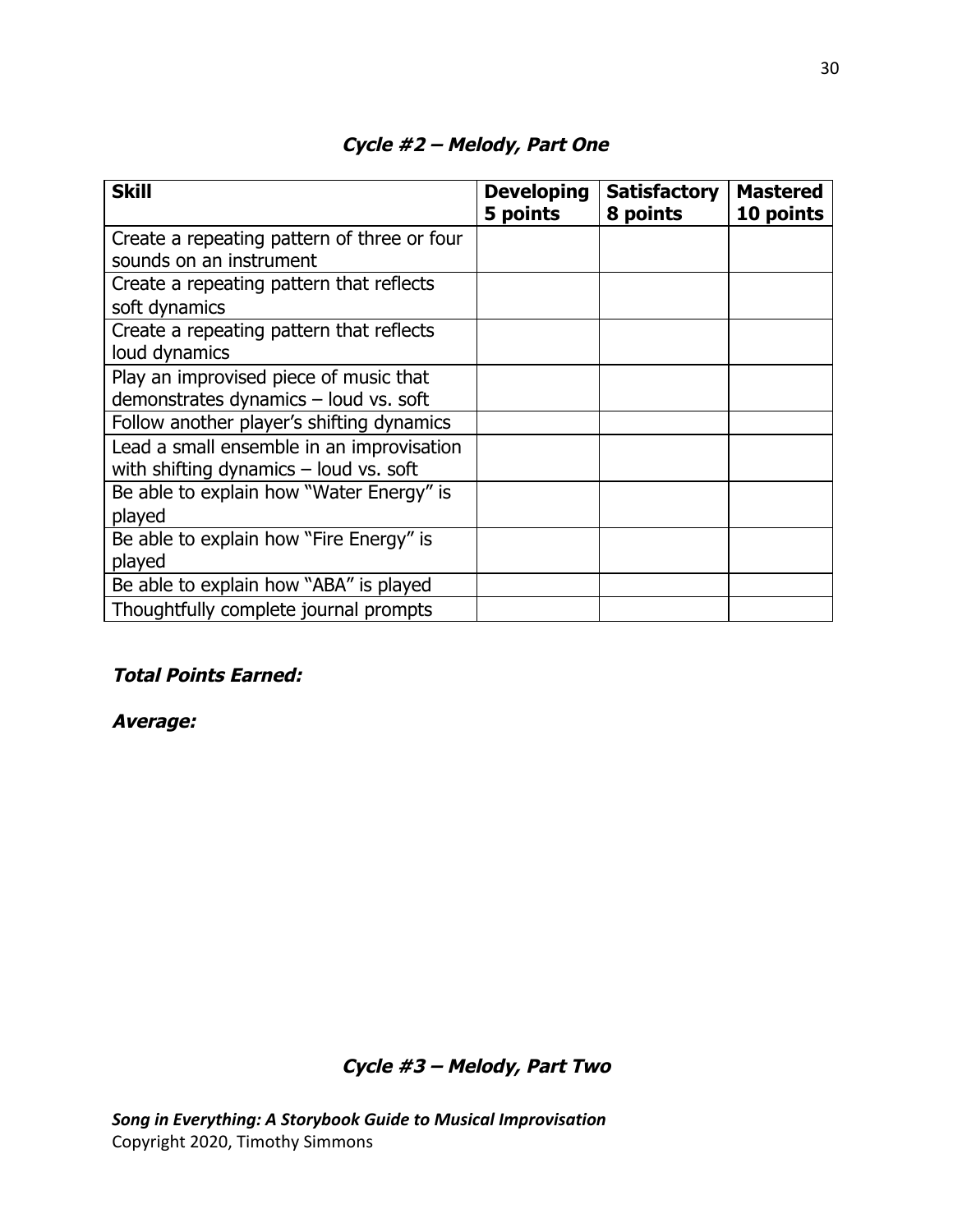### **Class #1:**

- Piano Skills
	- o Pentatonic Power
	- o One Note at a Time
	- o Power Yoga Piano
		- Duets
- The Four Sentence Solo
	- o Solo on guitar
	- o Duets, then small ensembles
- Large Group Infinity Loop
- $\bullet$  One Authentic Sound large Group

### **Class #2:**

- Piano Skills
	- o Power Yoga Piano
	- o Four Sentence Solo duets using Black Keys
- Infinity Loop with Soloing
	- o Use Four Sentence Solo Structure
	- o Go around three times
- $\bullet$  Introduce Conversation Themes at Piano students brainstorm themes
- Journal Prompt #7

### **Class #3:**

- Conversation Themes
	- o Duets at Piano
	- o Students brainstorm themes
- The Escalator
- $\bullet$  Small Ensembles
	- o Infinity Loop, with soloing, focusing on melody what goes up must come down
	- o Go around three times
- Journal Prompt #8
- One Authentic Sound Large Group

| Name: |  |
|-------|--|
|-------|--|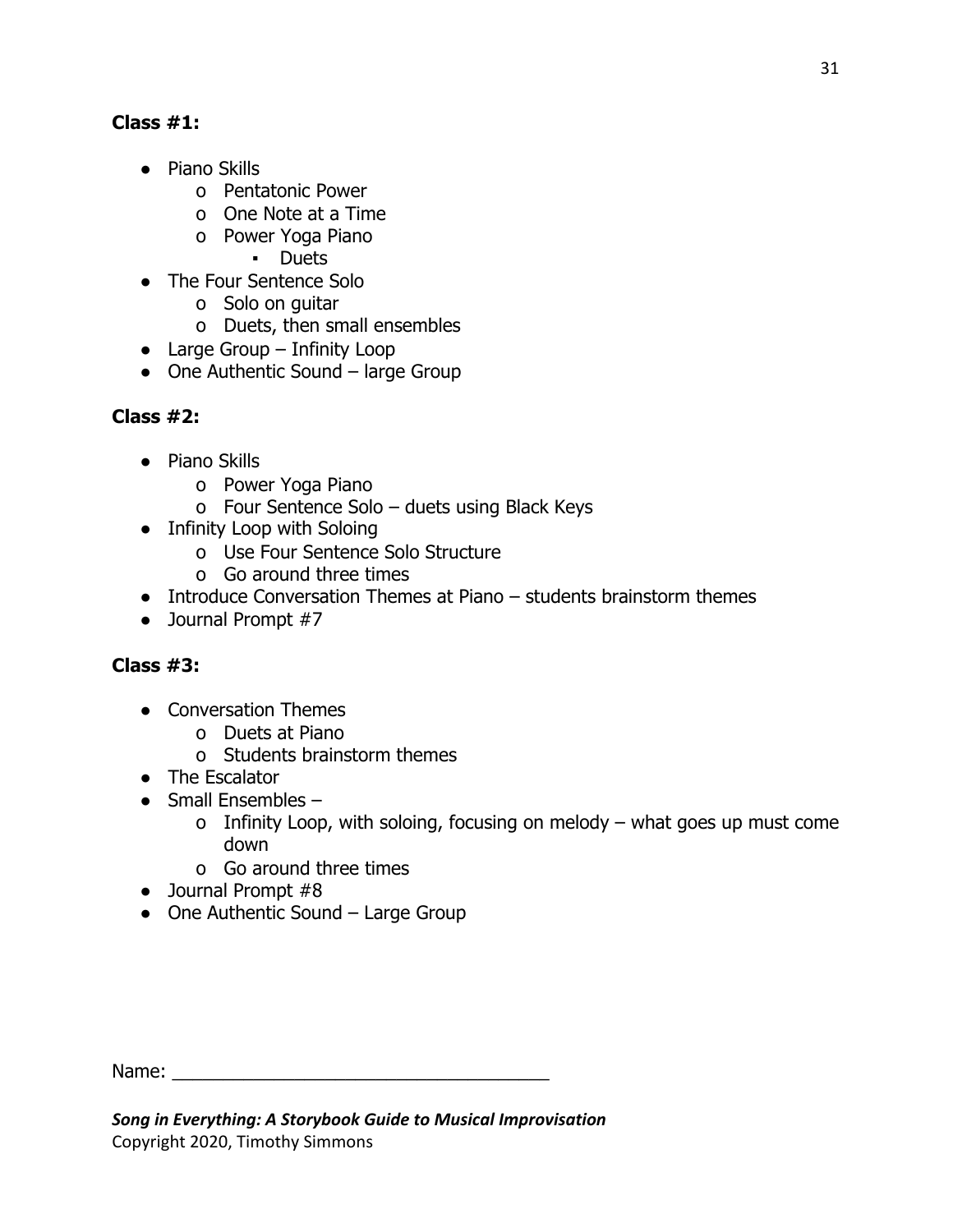| <b>Skill</b>                                                                                  | <b>Developing</b><br>5 points | <b>Satisfactory</b><br>8 points | <b>Mastered</b><br>10 points |
|-----------------------------------------------------------------------------------------------|-------------------------------|---------------------------------|------------------------------|
| Create a melody using the Black Keys of<br>the piano                                          |                               |                                 |                              |
| Create an improvisation that uses left hand<br>chords and right hand melodies on the<br>piano |                               |                                 |                              |
| Play a solo using the Four Sentence Solo<br><b>Structure</b>                                  |                               |                                 |                              |
| Play a solo while improvising using the<br>Infinity Loop Form                                 |                               |                                 |                              |
| Support another player who is soloing by<br>playing a repeating pattern                       |                               |                                 |                              |
| Create a melody that goes up and down in<br>pitch                                             |                               |                                 |                              |
| Create a melody that expresses musical<br>themes                                              |                               |                                 |                              |
| Be able to define<br>Melody                                                                   |                               |                                 |                              |
| Be able to change and return to a melody<br>while an improvisation is happening               |                               |                                 |                              |
| Thoughtfully complete journal prompts                                                         |                               |                                 |                              |

### **Cycle #3 – Melody, Part Two**

### **Total Points Earned:**

**Average:**

## **Standards Alignment Chart**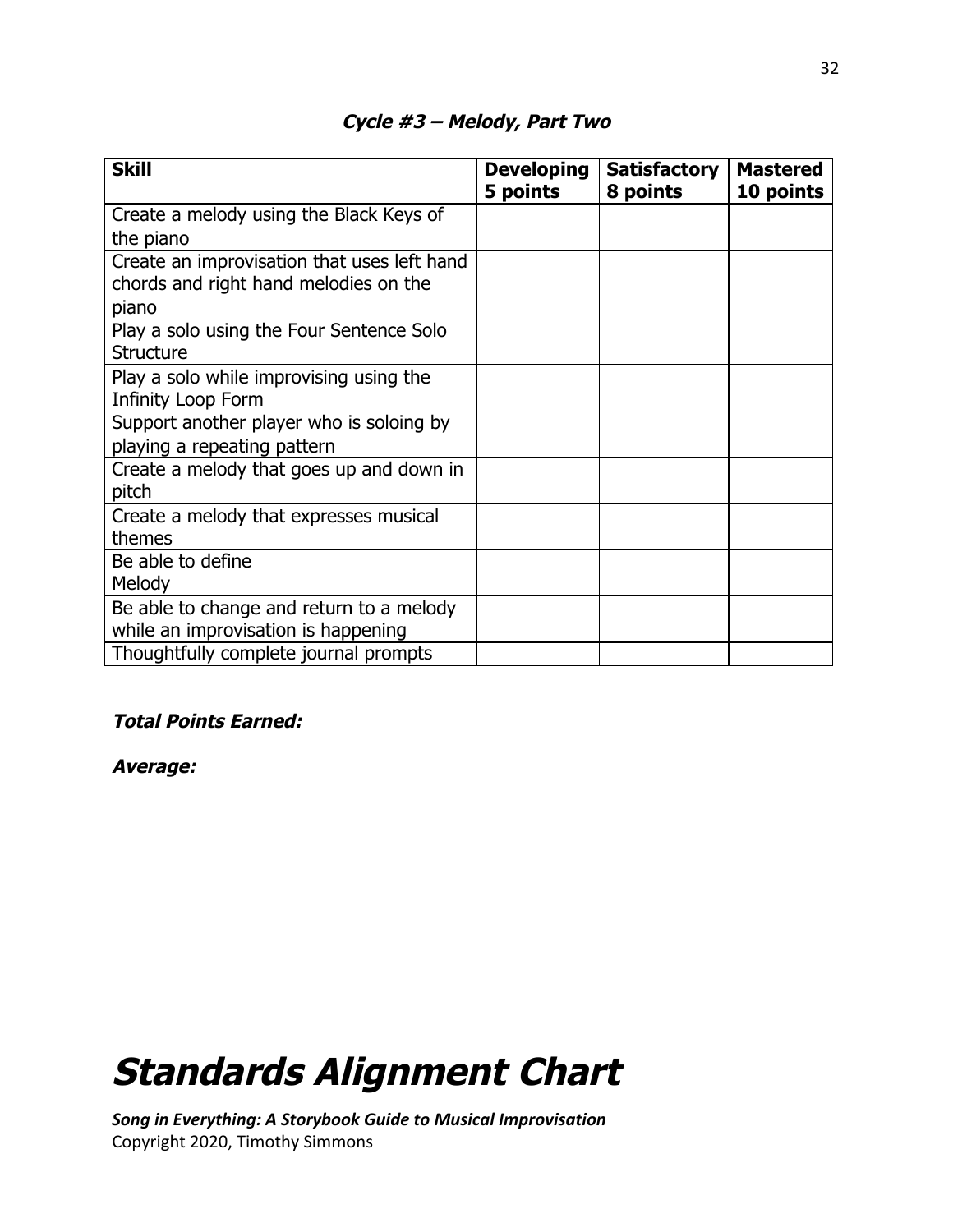| <b>Exercise</b>                      | Neurologic<br><b>Aptitude</b><br>$(BS = Beat)$<br>Synchroniz<br>$ation/MP =$<br><b>Melodic</b><br>Perception) | Level 1<br>Competency            | Level 2<br>Competency                      | <b>National</b><br><b>Standard</b>                                                                                                                                 |
|--------------------------------------|---------------------------------------------------------------------------------------------------------------|----------------------------------|--------------------------------------------|--------------------------------------------------------------------------------------------------------------------------------------------------------------------|
| <b>One Authentic</b><br><b>Sound</b> | <b>BS/MP</b>                                                                                                  | 1.1, 1.2, 1.3                    | 2.4, 2.15, 2.16                            | MU: Cr1.E.IIa,<br>MU: Cr1.E.IIIa,<br>MU: Pr6.1.C.IIIa                                                                                                              |
| <b>Howling Like a</b><br>Wolf        | MP                                                                                                            | 1.1                              | 2.4, 2.5                                   | MU: Cr1.E.IIa,<br>MU: Cr1.E.IIIa,<br>MU: Cr1.1.C.IIIa,<br>MU: Cr2.1.C.IIa,<br>MU: Cr2.1.C.IIIa,<br>MU: Pr6.1.C.IIIa                                                |
| <b>The Charm</b><br><b>Bracelet</b>  | MP                                                                                                            | 1.1, 1.2, 1.3,<br>1.4            | 2.3, 2.4, 2.5                              | MU: Cr1. 1.E.5a,<br>MU: Cr1.E.IIa,<br>MU: Cr1.E.IIIa,<br>MU: Pr6.1.C.IIIa                                                                                          |
| <b>The Callback</b>                  | BS/MP                                                                                                         | 1.1, 1.6                         | 2.4, 2.5, 2.6,<br>2.14, 2.15, 2.16         | MU: Cr1. 1.E.5a,<br>MU: Pr6.1.C.IIIa                                                                                                                               |
| <b>Roving Duets</b>                  | <b>BS/MP</b>                                                                                                  | 1.5, 1.7, 1.8                    | 2.4, 2.5, 2.6, 2.7                         | MU: Cr1. 1.E.5a,<br>MU: Cr1.E.IIa,<br>MU: Cr1.E.IIIa,<br>MU: Pr6.1.C.IIIa,<br>MU: Cr1.1.H.IIIa                                                                     |
| <b>The Infinity</b><br>Loop          | <b>BS/MP</b>                                                                                                  | 1.1, 1.3, 1.7,<br>1.8, 1.10      | 2.3, 2.5, 2.7,<br>2.9, 2.10, 2.15,<br>2.16 | MU: Cr1. 1.E.5a,<br>MU: Cr1.E.IIa,<br>MU: Cr1.E. IIIa,<br>MU: Cr3.1.E.IIIa,<br>MU: Cr3.2.E.IIIa,<br>MU:<br>Cn10.0.H.IIIa,<br>MU: Pr6.1.C.IIIa,<br>MU: Cr1.1.H.IIIa |
| <b>Catch Me If</b><br><b>You Can</b> | MP                                                                                                            | 1.1, 1.2, 1.3,<br>1.7, 1.8, 1.10 | 2.3, 2.5, 2.7,<br>2.9, 2.10, 2.15,<br>2.16 | MU: Cr1. 1.E.5a,<br>MU: Cr1.E.IIa,<br>MU: Cr1.E.IIIa,<br>MU: Cr3.1.E.IIIa,<br>MU: Cr3.2.E.IIIa,<br>MU:                                                             |

### **Unit 1: The Song of the Wolf – Melody Purpose and Evaluation Overview**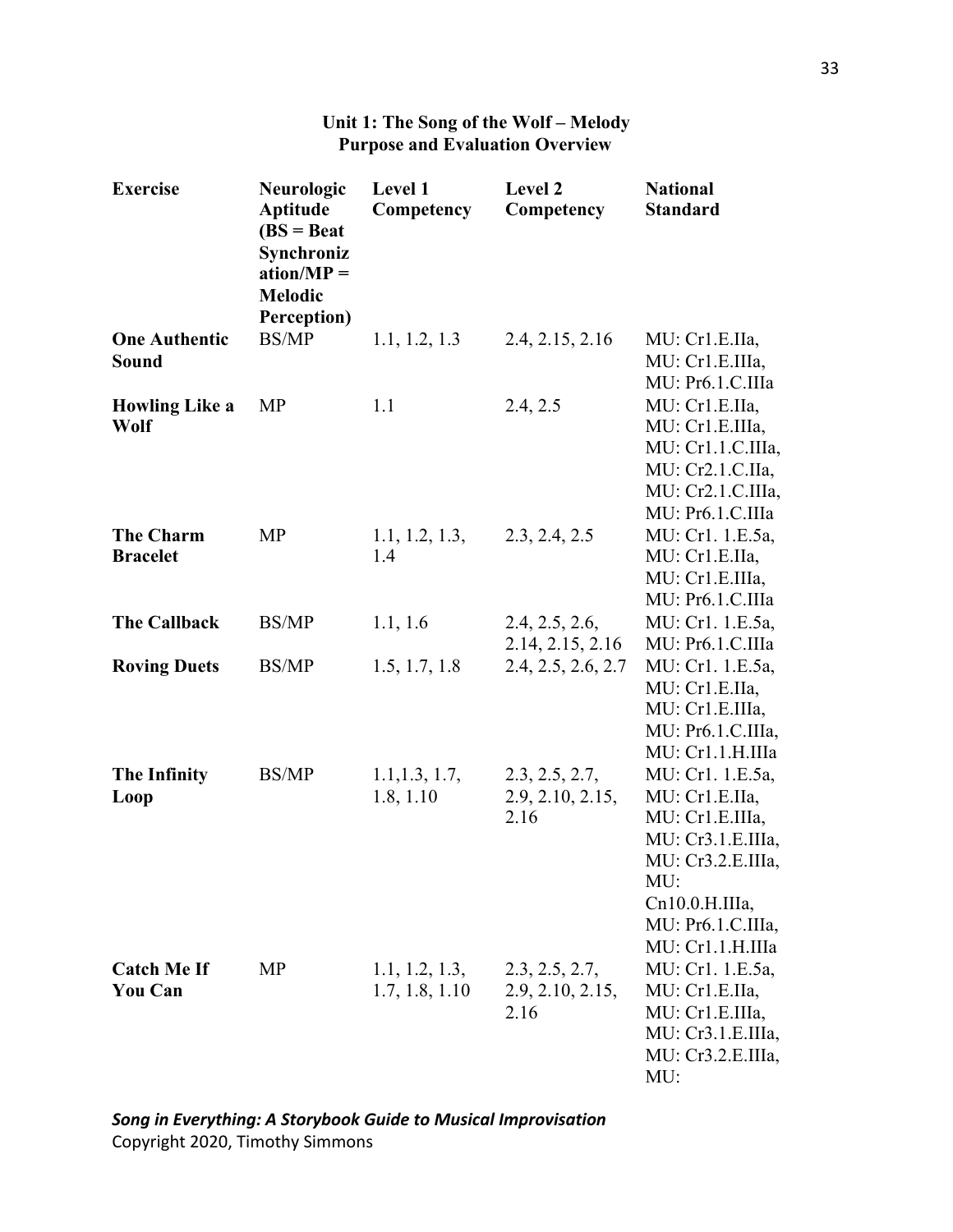|                       |           |                |                  | Cn10.0.H.IIIa,     |
|-----------------------|-----------|----------------|------------------|--------------------|
|                       |           |                |                  | MU: Pr6.1.C. II1a, |
|                       |           |                |                  | MU: Cr1.1.H.IIIa   |
| The Two               | <b>MP</b> | 1.1, 1.3, 1.8, | 2.3, 2.5, 2.7,   | MU: Cr1. 1.E.5a,   |
| <b>Energies</b>       |           | 1.9            | 2.9, 2.10, 2.15, | MU: Cr1.E.IIIa,    |
|                       |           |                | 2.16             | MU: Cr1.1.C.IIIa,  |
|                       |           |                |                  | MU: Pr6.1.C.IIIa,  |
|                       |           |                |                  | MU: Cr1.1.H.IIIa   |
| <b>Waves of Sound</b> | MP/BS     | 1.1, 1.3, 1.8, | 2.3, 2.5, 2.7,   | MU: Cr1. 1.E.5a,   |
|                       |           | 1.9            | 2.9, 2.10, 2.15, | MU: Cr1.E. IIIa,   |
|                       |           |                | 2.16             | MU: Cr1.1.C. II1a, |
|                       |           |                |                  | MU: Pr6.1.C. II1a, |
|                       |           |                |                  | MU: Cr1.1.H. IIIa  |
| ABA                   | MP        | 1.1, 1.3, 1.7, | 2.3, 2.5, 2.7,   | MU: Cr1. 1.E.5a,   |
|                       |           | 1.8, 1.9       | 2.9, 2.10, 2.15, | MU: Cr1.E.IIa,     |
|                       |           |                | 2.16             | MU: Cr1.E.IIIa,    |
|                       |           |                |                  | MU:                |
|                       |           |                |                  | $Cn10.0.H. IIIa$ , |
|                       |           |                |                  |                    |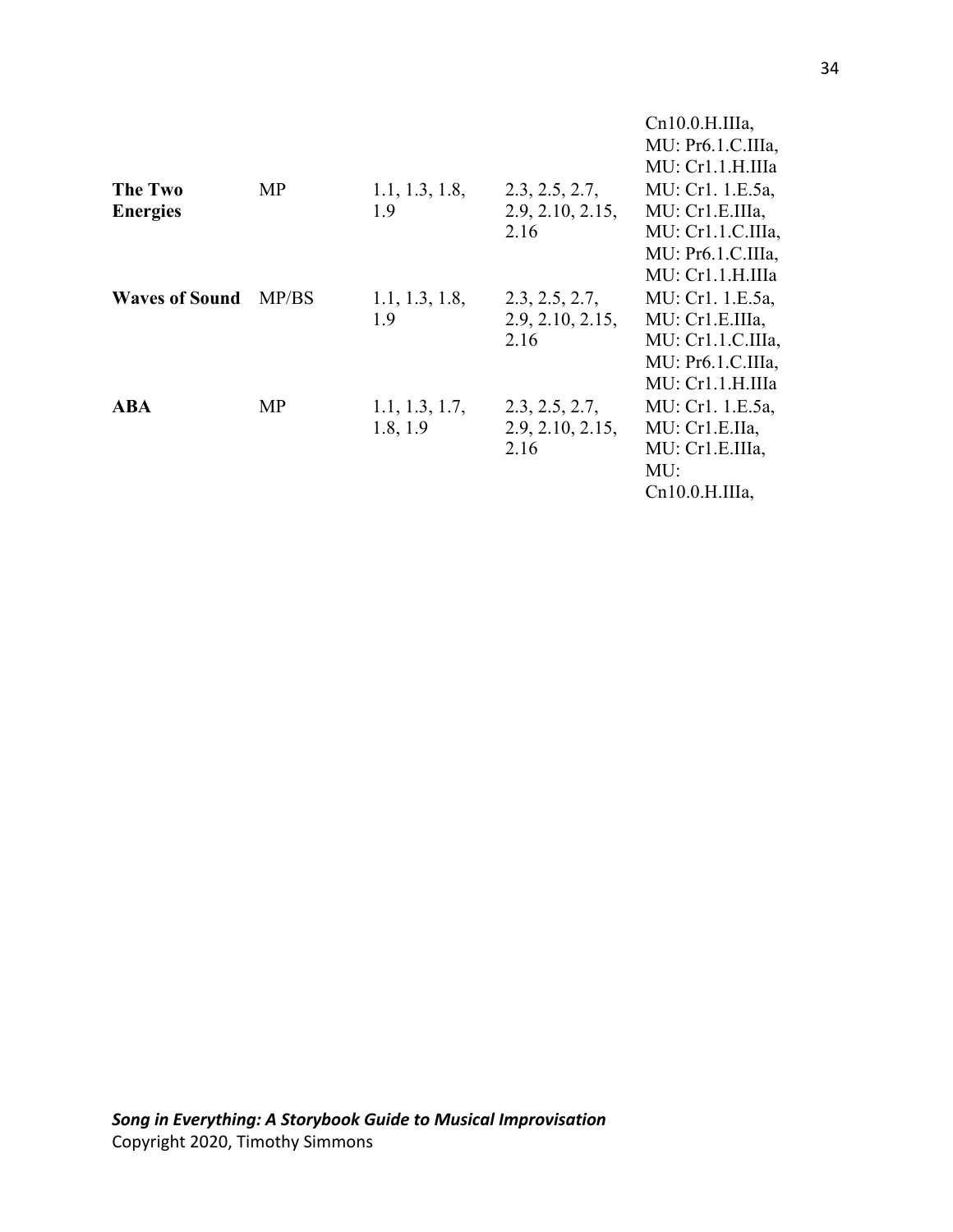|                                         |              |                              |                                            | MU: Pr6.1.C.IIIa,<br>MU: Cr1.1.H.IIIa,<br>MU: Cr3.1.H.IIa                                                                                                                                |
|-----------------------------------------|--------------|------------------------------|--------------------------------------------|------------------------------------------------------------------------------------------------------------------------------------------------------------------------------------------|
| Pentatonic<br>Power                     | MP           | 1.3, 1.4, 1.5,<br>1.8, 1.9   | 2.1, 2.2                                   | MU: Cr1. 1.E.5a,<br>MU: Pr6.1.C.IIIa                                                                                                                                                     |
| One Note at a<br><b>Time</b>            | MP           | 1.3, 1.4, 1.8,<br>1.9        | 2.1, 2.2, 2.4,<br>2.6, 2.16                | MU: Cr1. 1.E.5a,<br>MU: Cr1.1.C.IIIa,<br>MU: Pr6.1.C.IIIa                                                                                                                                |
| <b>Power Yoga</b><br>Piano              | MP           | 1.3, 1.4, 1.8,<br>1.9        | 2.1, 2.2, 2.4,<br>2.6, 2.16                | MU: Cr1. 1.E.5a,<br>MU: Cr1.1.C.IIIa,<br>MU: Pr6.1.C.IIIa,<br>MU: Cr1.1.H.IIIa                                                                                                           |
| <b>The Four</b><br><b>Sentence Solo</b> | <b>BS/MP</b> | 1.3, 1.4                     | 2.3, 2.4, 2.5,<br>2.10, 2.15, 2.16         | MU: Cr1. 1.E.5a,<br>MU: Cr1.E.IIIa,<br>MU: Cr1.1.C.IIIa,<br>MU: Pr6.1.C.IIIa                                                                                                             |
| Conversation/<br><b>Musical Themes</b>  | MP           | 1.3, 1.5, 1.6,<br>1.10, 1.11 | 2.3, 2.4, 2.5,<br>2.10, 2.15, 2.16         | MU: Cr1. 1.E.5a,<br>MU: Cr1.E.IIIa,<br>MU: Cr3.1.E.IIIa,<br>MU: Cr3.2.E.IIIa,<br>MU:<br>Cn10.0.H.IIIa,<br>MU: Cr1.1.C.IIIa,<br>MU: Cr2.1.C.IIa,<br>MU: Cr2.1.C.IIIa,<br>MU: Pr6.1.C.IIIa |
| <b>The Escalator</b>                    | MP           | 1.7, 1.8                     | 2.3, 2.5, 2.7,<br>2.9, 2.10, 2.15,<br>2.16 | MU: Cr1. 1.E.5a,<br>MU:<br>Cn.11.0.T.IIIa,<br>MU: Cr1.1.C.IIIa,<br>MU: Pr6.1.C.IIIa                                                                                                      |
| <b>Draw the Music</b>                   | MP           | 1.3, 1.4, 1.7,<br>1.8        | 2.11, 2.12, 2.13,<br>2.14                  | MU: Cr2.1.E.5a,<br>MU: Cr2.1.E.8a,<br>MU:<br>Cn.11.0.T.IIIa,<br>MU: Cr1.1.C.IIIa,<br>MU: Pr6.1.C.IIIa                                                                                    |
| <b>The Sign Posts</b>                   | <b>BS/MP</b> | 1.3, 1.4, 1.8,<br>1.9        | 2.3, 2.5, 2.7,<br>2.9, 2.10, 2.15,<br>2.16 | MU: Cr1. 1.E.5a,<br>MU: Cr1.E.IIa,<br>MU: Cr1.E.IIIa,<br>MU: Cr3.1.E.IIIa,<br>MU: Cr3.2.E.IIIa,<br>MU:<br>Cn10.0.H.IIIa,<br>MU:                                                          |